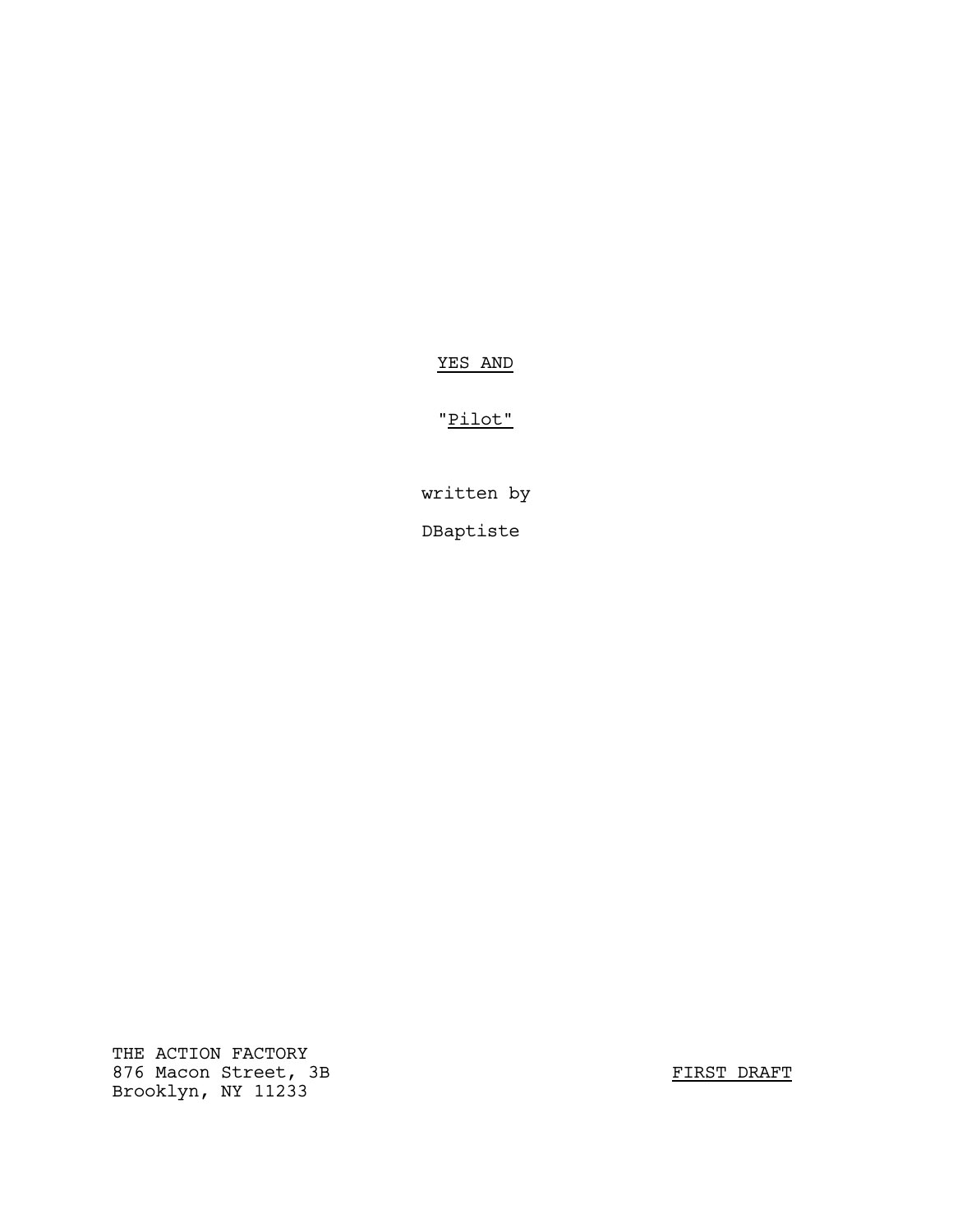#### CAST

### YES AND

## "Pilot"

SARI O'CONNOR - OFF BEAT, HIGH SPIRITED, TRYING TO FIND HER WAY AFTER BEING LEFT AT THE ALTER MULTIPLE TIMES. SHE HAS MOXIE AND WIT.

BEN LOVAH - HEIR TO THE LOVAH SOFA BED EMPIRE, THE BUDDING WRITER BECOMES SARI'S CONFIDANT WHILE FINDING HIMSELF FOREVER IN HER "FRIEND ZONE".

BURGUNDI - VIVACIOUS, BOOK SMART, FLIGHT ATTENDANT/BARTENDER RECENTLY MOVED BACK TO NEW MEXICO TO START A CATALOG MODELING SCHOOL.

HAROLD - SARI'S LOVE ABLE FIRST COUSIN AND ROOMMATE WISHES TO SEE HIS FACE ATOP THE MOUNT RUSHMORE OF CYBER GEEKS.

ROMAN KANE - CO-FOUNDER OF ABQ WEST THE MYSTERY MAN WITH LEADING MAN LOOKS FINDS HIMSELF IN SARI'S ROMANTIC CROSS HAIRS.

LADY CATHERINE - THE PETTY, SOUR PUSS ADMINISTRATOR SERVES AS CAPTAIN OF THE NO FUN POLICE AT ABQ WEST. SHE IS SARI'S NEMESIS.

THE MELVIN - THERE IS MUCH MYSTERY AROUND THE WRINKLY SAGE OF THE 5TH FLOOR. HE IS WISE, CANCEROUS AND MYSTIFYING.

ABU - OWNER OF THE COFFEE SHOP/STRIP CLUB SERVES AS OUR WISE CRACKING ARABIAN STRAIGHT MAN AND SARI'S BOSS.

HENRI & LIL TYRONE STUBBS - THE BRASH TALKING PUPPET WAS A TRANSITIONING GIFT GIVEN TO HENRI WHEN HE WAS A YOUNG IMMIGRANT IN AMERICA, BUT OVER THE YEARS THE PUPPET HAS BECOME THE MASTER.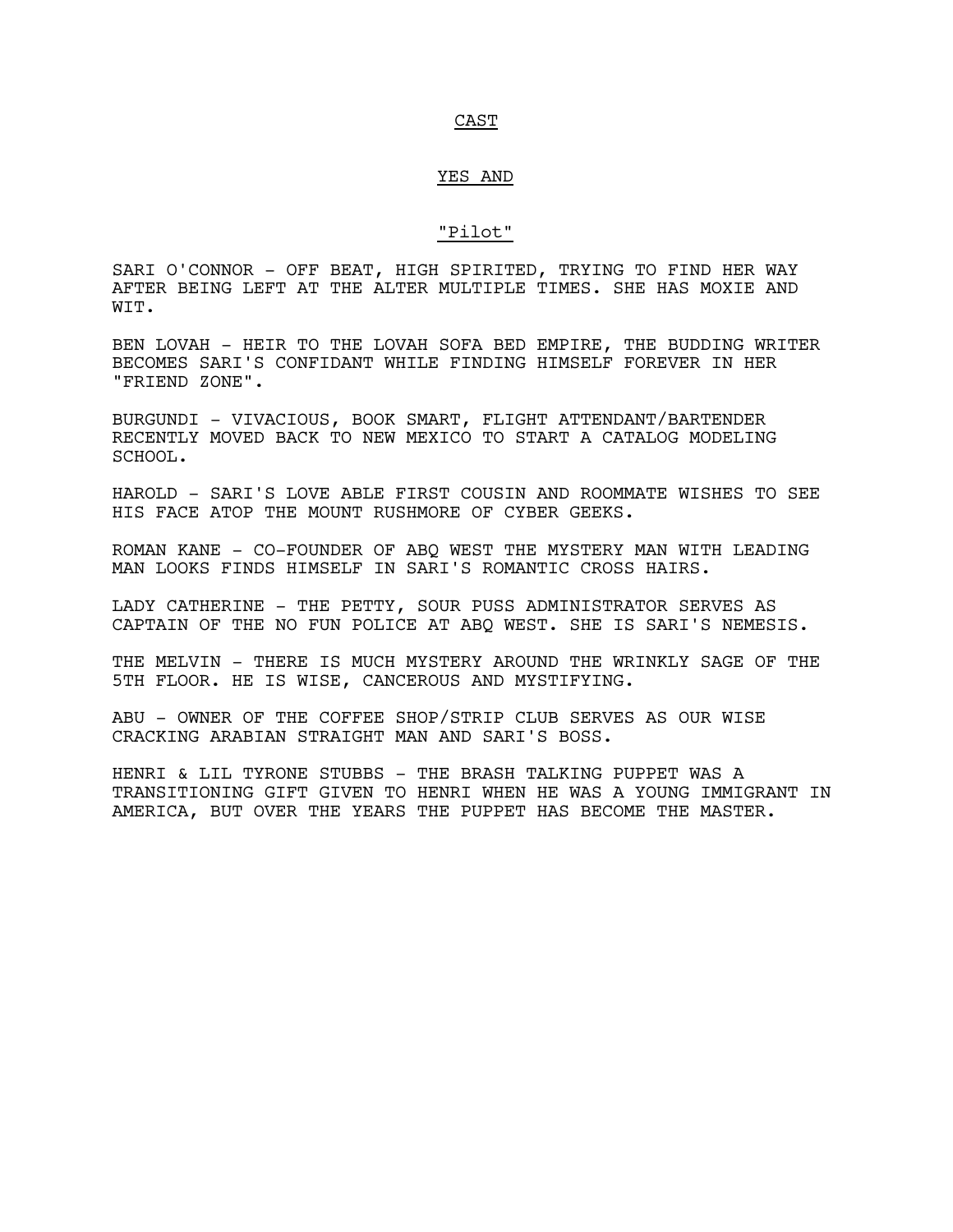# YES AND

# "Pilot"

# SETS

| Teaser, Scene A | - Int. Coffee Shop - Day                                    |
|-----------------|-------------------------------------------------------------|
|                 | Act One, Scene B - Int. Harold's Apartment - Day            |
|                 | Act One, Scene C - Int. Coffee Shop - Night                 |
|                 | Act One, Scene D. - Int. Harold's Apartment - Night         |
|                 | Act One, Scene E - Int. Coffee Shop - Night                 |
|                 | Act Two, Scene F - Int. Harold's Apartment - Morning        |
|                 | Act Two, Scene G ) - Int. ABQ West/Bar - Night              |
|                 | Act Two, Scene H - Int. ABQ West/Black Box Theater - Night  |
|                 | Act Three, Scene I - Int. Harold's Apartment - Morning      |
|                 | Act Three, Scene $J - Int$ . The Melvin's Apartment - Night |
|                 | Act Three, Scene K - Int. ABQ WEST/Offices - Day            |
|                 | Tag, Scene L - Int. The Melvin's Apartment - Day            |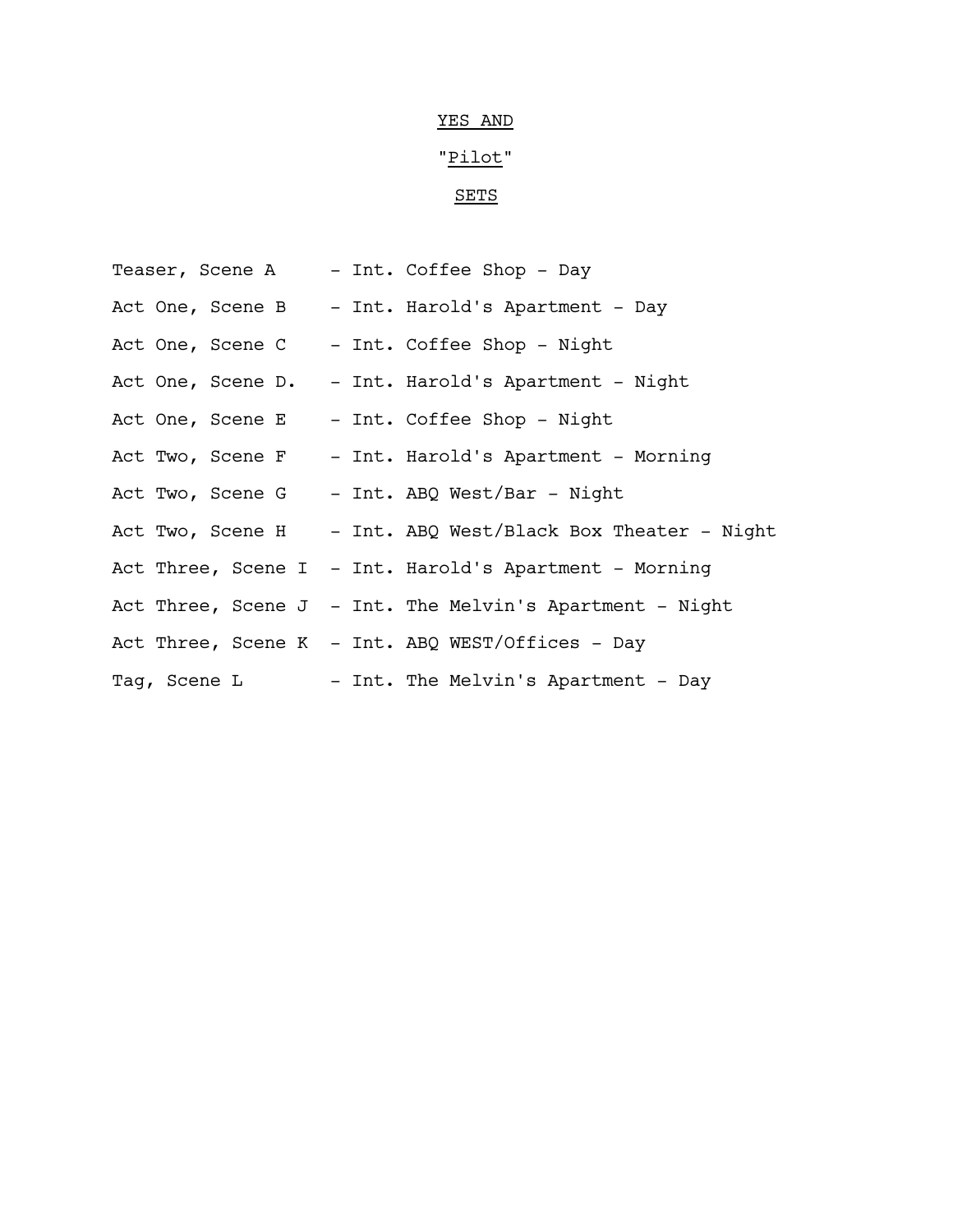# COLD OPEN

# FADE IN:

#### 1 INT. EROTIC NEUROTIC COFFEE BAR - MORNING 1

SARI (pronounced Suh-Rye) O'CONNOR draws a long sip from her iced soy caramel chocolate cappuccino something.

## SARI

(to camera ) But then, she was like are you wearing a waist trainer?, and I was like Mc Bi-t-c-h this over here ain't none of your McBusiness, Boom uppercut in my lady member, you'd think people at church would be a little kinder.(then standing and singing in a far corner) Hello from the other sigh hide, I musta tried a thousand- (then standing with one leg hoisted on the chair) I was like hello Friends Zone only, nothing to see down there but a Brazilian reasons to wax (then crying into a frozen drink)I just decided I would pack my stacks of wax and head on down the tracks to the nearest relatives, kaboom, *Al-ber-ker-kee* here I is, Straight outta Chi-Town, Chi-Raq, Second City baby. I hope I answered your question I can be a little ADHDing dong from time to time.

ABU

I simply asked, how you liked the New Mexico heat?

SARI Oh, this heat. Lemme tell you 'bout-

ABU Stamps her application. HIRED.

### HALLWAY

WE SEE Sari's skirt stuffed inside her control top stockings, PAM (dry and cankerous) holds up lingerie– a laced teddy in one hand, a cooking apron and hat in the other hand.

> PAM You working the front or giggling in the back ginger?

> > END OF COLD OPEN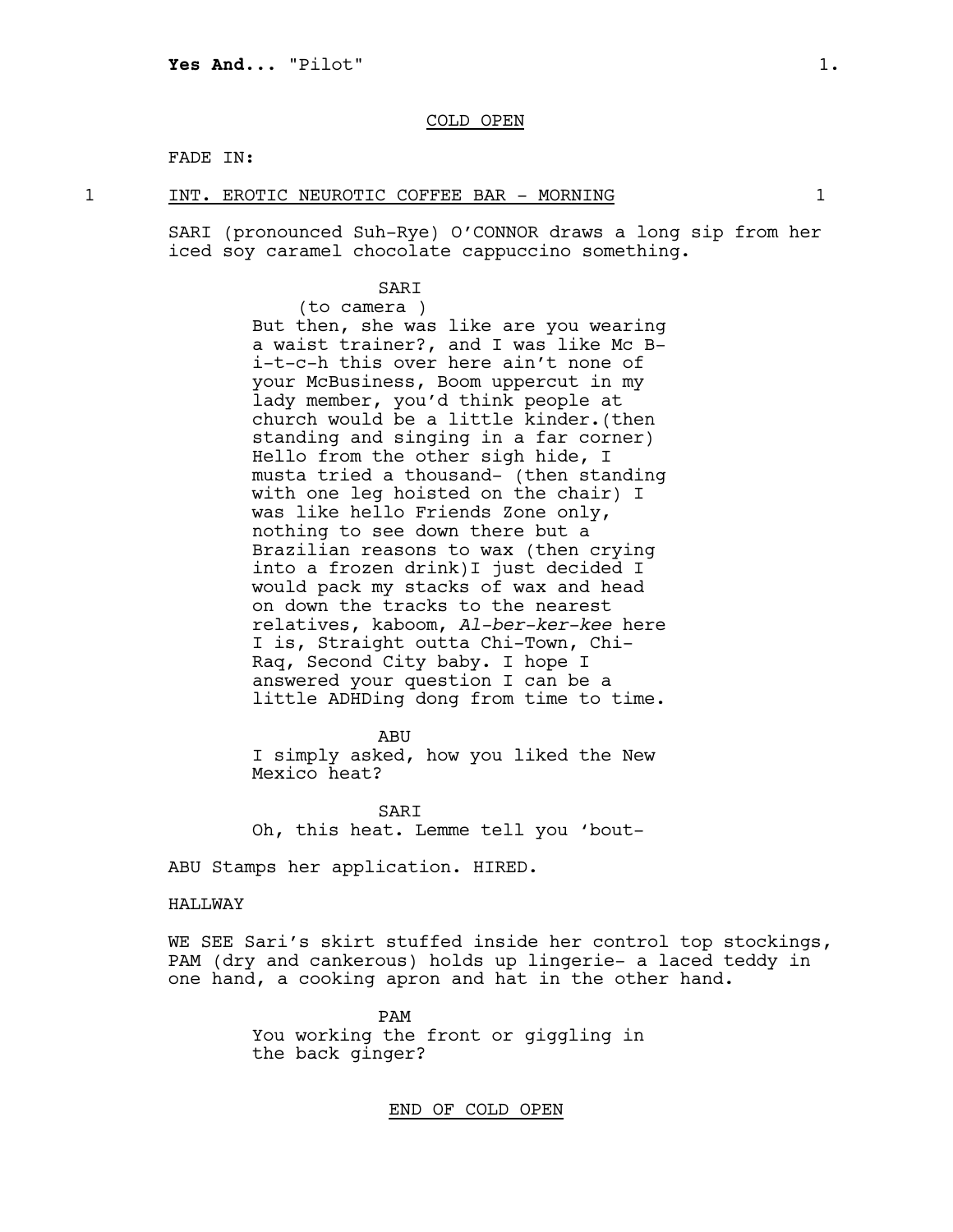# ACT ONE

### FADE IN:

#### 4 INT. HAROLD'S APARTMENT - SAME MORNING 4

Sari busts in the door tripping over her duffle bags. MARV, RUBENSTEIN, HAROLD and LUCKY play a video game. Virtual Reality glasses cover their eyes.

#### MARV

(to Harold) A nerdy, semi-hot babe at your three o'clock.

LUCKY Again, this is Zombie Wars of the Titanic. No babes or semi hot babes unless you're counting Zombie Leo (notices Sari) Whoo.

Lucky jumps up away from Sari, stumbling over Harold and unplugging his controller.

> HAROLD Idiot. (notices Sari) Oh snap. Guys this is my cousin from Chicago, Sari. Sari these are the guys Marv the Great, Rubenstein the Mute, and Fred Astaire over there is Lucky, the Charm. You have any more bags?

### SARI

I only have these.

All the guys stand. Harold takes her backpack and heads for the hallway.

> SARI (CONT'D) But like seventeen boxes downstairs.

They all sit. Resumes game play.

RUBENSTEIN She smells like peaches, but with a hint of patchouli.

## 5 INT. HAROLD'S APARTMENT - SAME DAY 5

The apartment is very small and cluttered with the charm of a cramped frat house.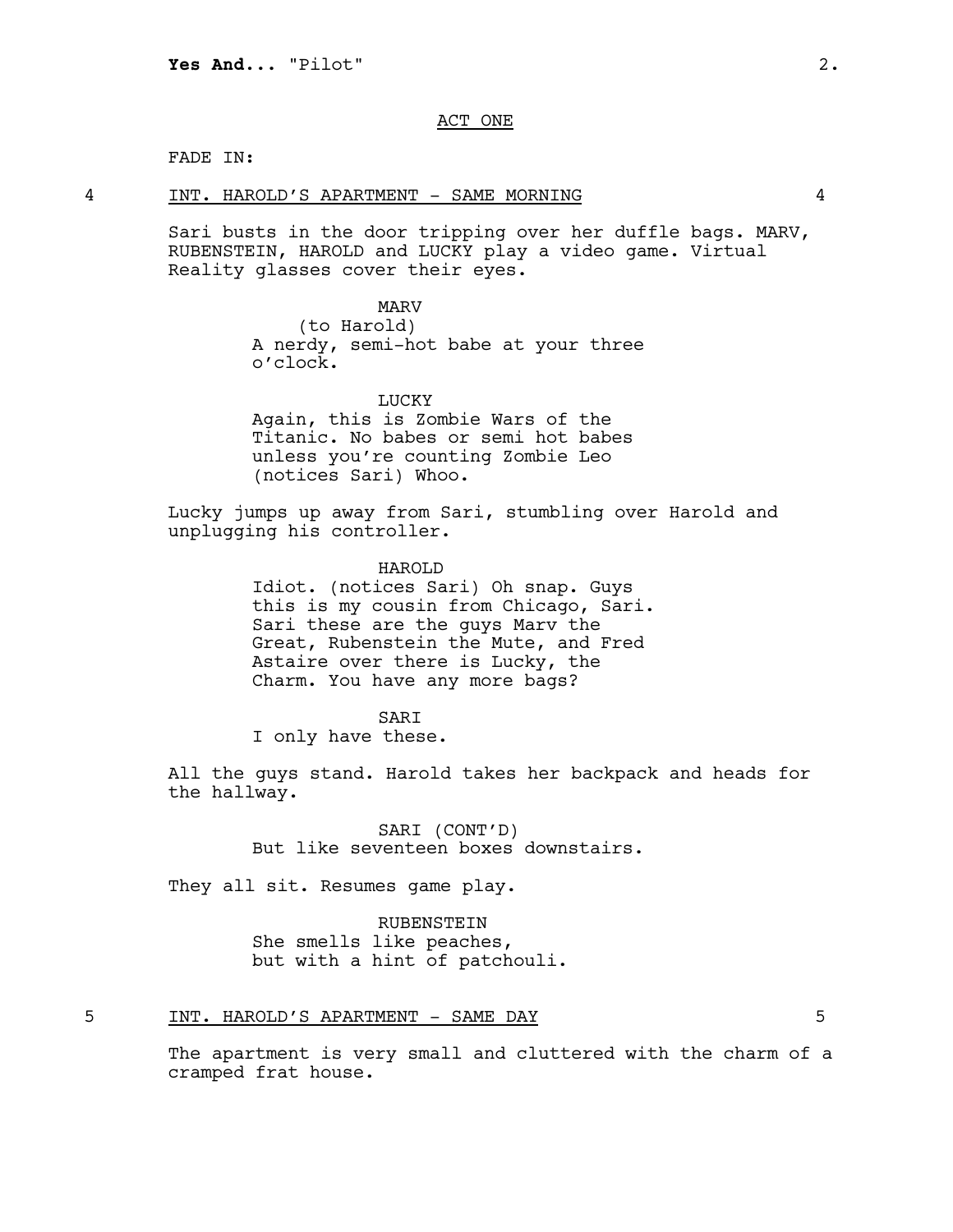**SART** This is a nice apartment, in a Fear the Walking Dead type of way.

The super fast talking Harold stops her dead in their tracks.

#### HAROLD

This is not an apartment. Neenkompoops and Crochet bloggers live in apartments. Kings of the next cyber frontier have kingdoms and this is my lair. It's not a crib. Not a hostel, not a pad. A Lair. (Tips imaginary hat)

# SARI

(Irish Accent) Yes Lord Lannister, can you show me to my abode?

HAROLD Here's where my magic dragon slays. Cha-boom-chicka-wow-wow.

Sari pokes in the room, which is a delicate rendition of a flowing space–solid and yet suspended-like mist.

# SARI

Schwanky.

They stop at end of the hallway.

#### HAROLD

So I really didn't have time to set up your room, but you do have choices. Door number one-

He opens the doors to a very cluttered room with double bunk beds. Flies buzz around empty plates of food.

#### SARI

Smells like a number two.

#### HAROLD

You can take the lower bunk, but you'll need to kick in extra to supplement the air bnb revenue loss.

Harold swings open the other door. She pokes her head inside the super cluttered work space/conference room where bad ideas go to die.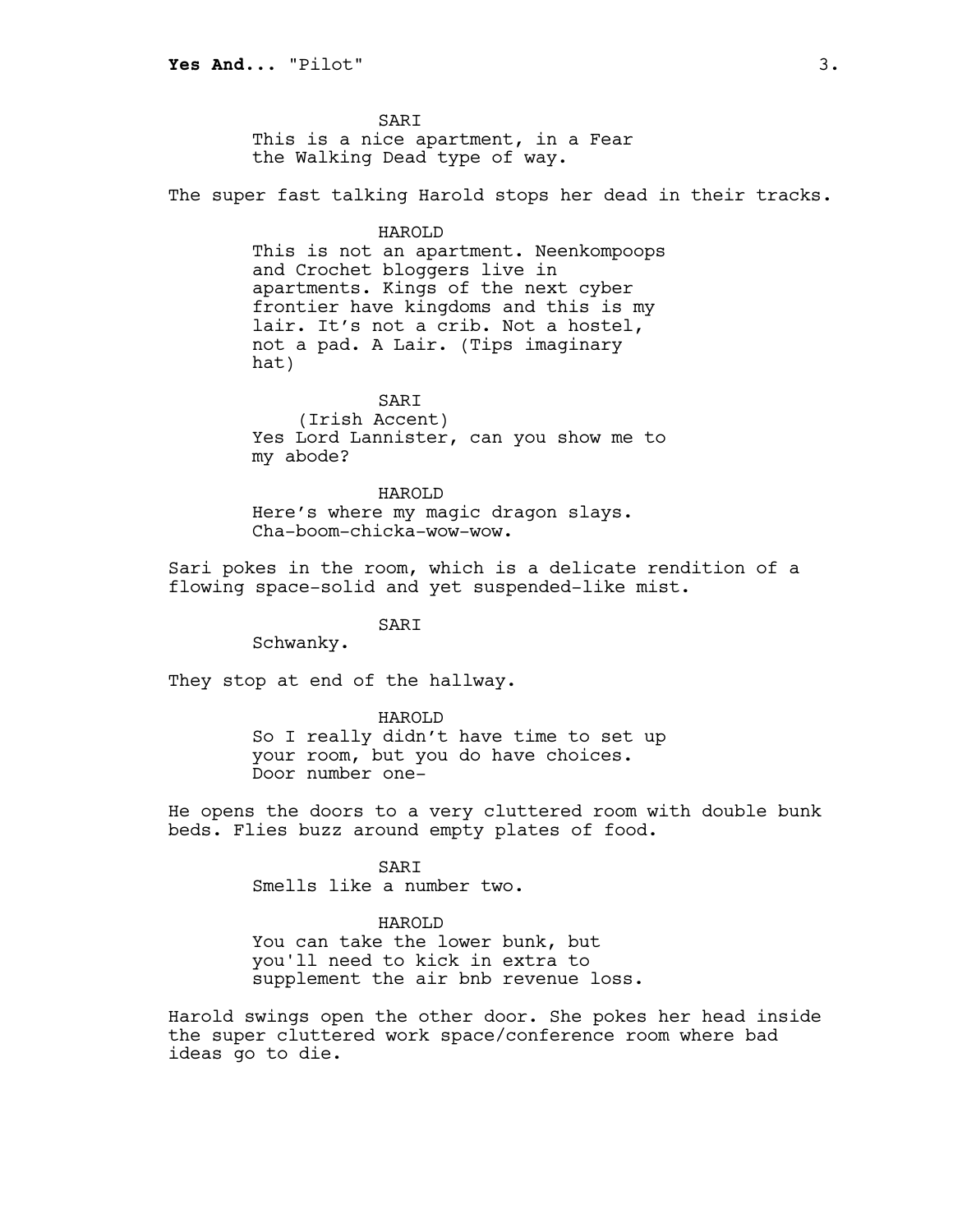SARI

I gave you a nine hundred dollar deposit for a room not a sese pool.

HAROLD

Your mother gave me a deposit and out of my heart I Craiglisted you a nice futon over there, which Lucky took like two hours cleaning his jizz out  $SO-$ 

Shes not convinced, yet.

# HAROLD (CONT'D)

Fade in lights. Imagined having crashed in that little garage in Palo Alto where Steve Wozniak invented the Apple Two, imagine being snuggled on a couch in a tiny dorm in Cambridge with Mr. Zuckerberger and his guys?

SARI

I would be like at least a millionaire.

HAROLD

Black card billionaire baby. Listen to me Linda, honey, we are working on something big and you're on the ground floor. We have a pitch in a few days. If we score. KABOOM!

SARI

(big eyes and smile) Blowuptuate?

HAROLD (slaps her a high five) Like the Hindenburg baby.

WE HEAR her phone ring.

### SARI

(to the phone) Yes. Yes sir. I can come back. If its about that grease fire? Yes, I can clock back in within the hour.

HAROLD Score! You got a job already?

**SART** Yes, I'm a barista at the Erotic Neutoric.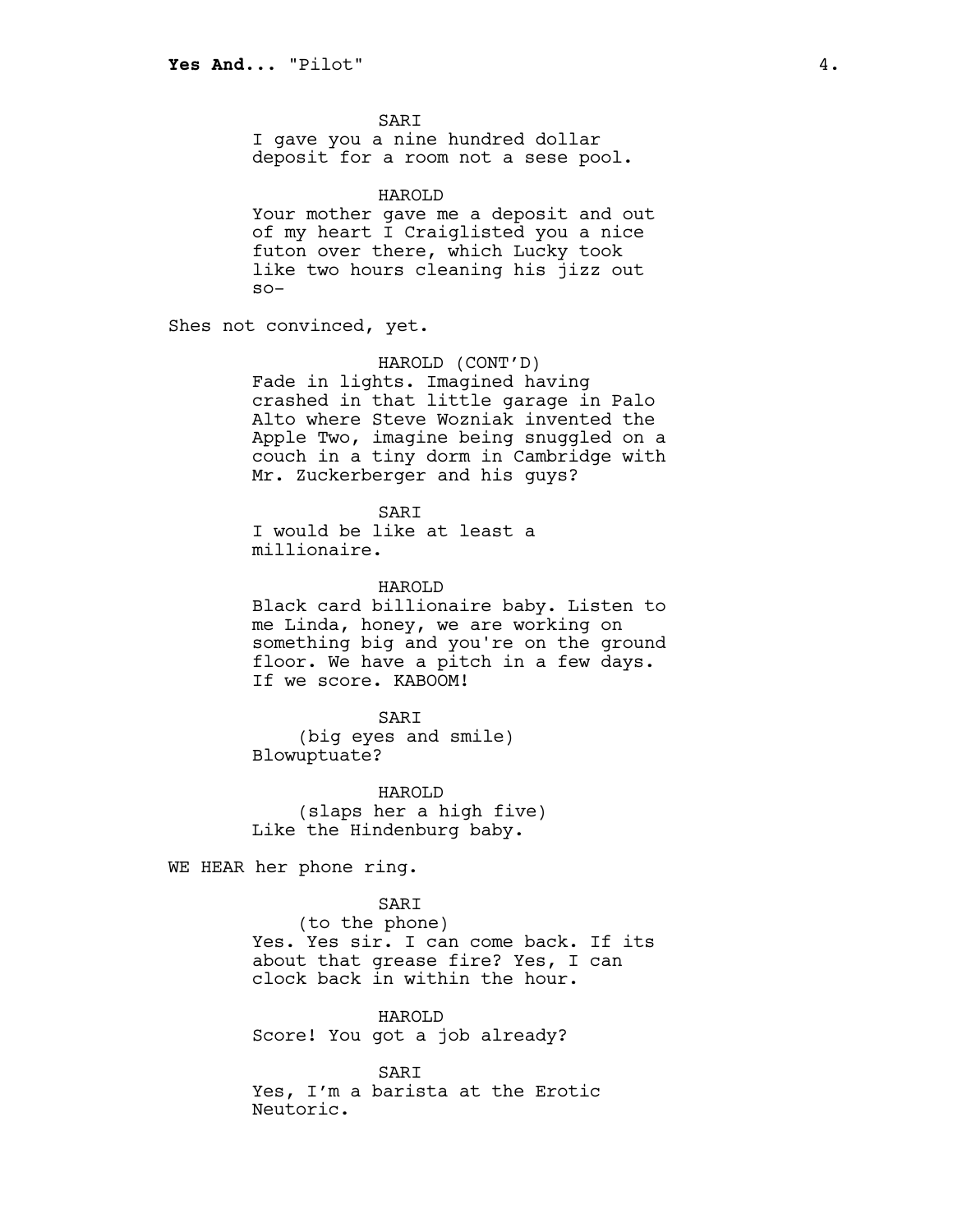HAROLD

You mean the place that serves espresso in the front and the no pants dance in the back.

SARI Yes, and I work in the front and you don't have to worry about me going in the back.

HAROLD That's what my ex used to say...he lied.

6 INT. COFFEE SHOP - DUSK 6

Hallway.

Pam stops Sari.

PAM Abu says he needs servers in the back Rihanna.

**SART** No, no. I wore my chucks not stilettos, and I'm an Adele, not a Rihanna.

BURGUNDI (29, curvy, the color of burnished gold) bounces by Pam.

> BURGUNDI My flight was delayed. I'm here. I'm here.

SARI And she, she is your Rhi Rhi.

Sari skips into the front.

INT. COFFEE SHOP/FRONT DESK - NIGHT

Several customers glued to lap tops and desk work busy themselves in the trendy coffee shop. Sari frantically gathers orders. Abu watches. BEN (tall, tan, mostly Caucasian) walks up.

> **SART** Welcome to Erotic Neurotic. If it's after five you can get your *steep* on with our thirty one flavors of sexy teas.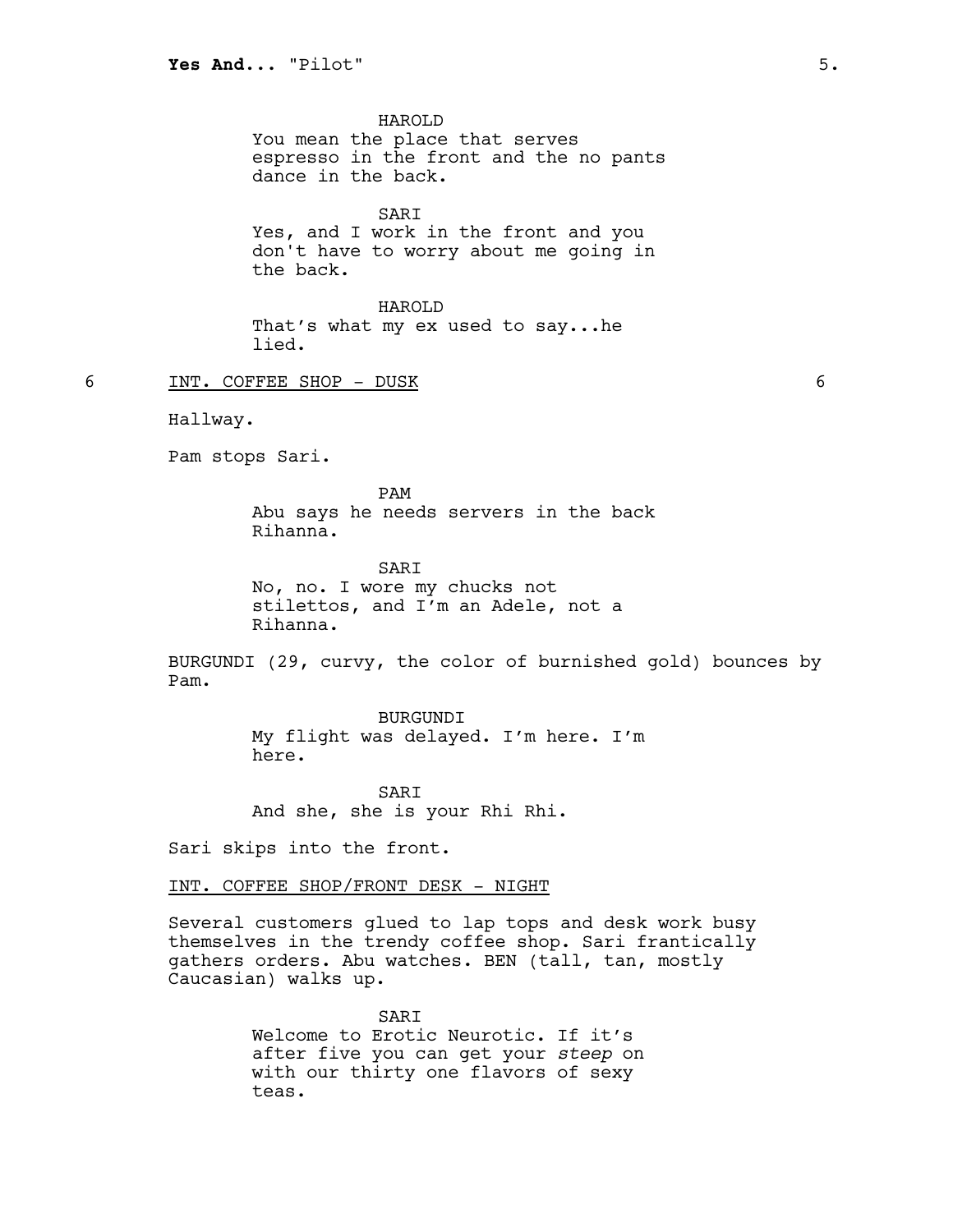BEN Wow! You're enthusiastic. (eyes teas) Tell me about Englishmen Having Breakfast In My Bed. SARI (english accent) Well it's bold and fancy. Makes you feel like snuggling about on an overcast day with Mr. Darcy. BEN What about Fifty Shades of Earl Grey?

SARI (sexy) It's snappy and makes your tongue feel like a lashing of cat o' nine tails. (Growls like a cat)

Abu watches with pride as she works his script.

SARI (CONT'D) However, I prefer Lick 'n Peel Chamomile.

Abu doesn't see that on the script. Ben leans in.

SARI (CONT'D) It's orangey and chamomiley and Peely...and YUMMY! (she makes a uncomfortable slurping sound)

BEN Sold! My name is Ben...for the cup.

**SART** (writing) Ben the homie lover friend.

INT. HAROLD'S APARTMENT - NIGHT

The guys sit and brainstorm...nothing. Harold paces. As they pitch each one stand until all are pacing and weaving.

> LUCKY We've been playing for ten hours straight, my eyes are burning and we've got dick butcus.

HAROLD I'll kick you and your butcus out on the street. Marv go.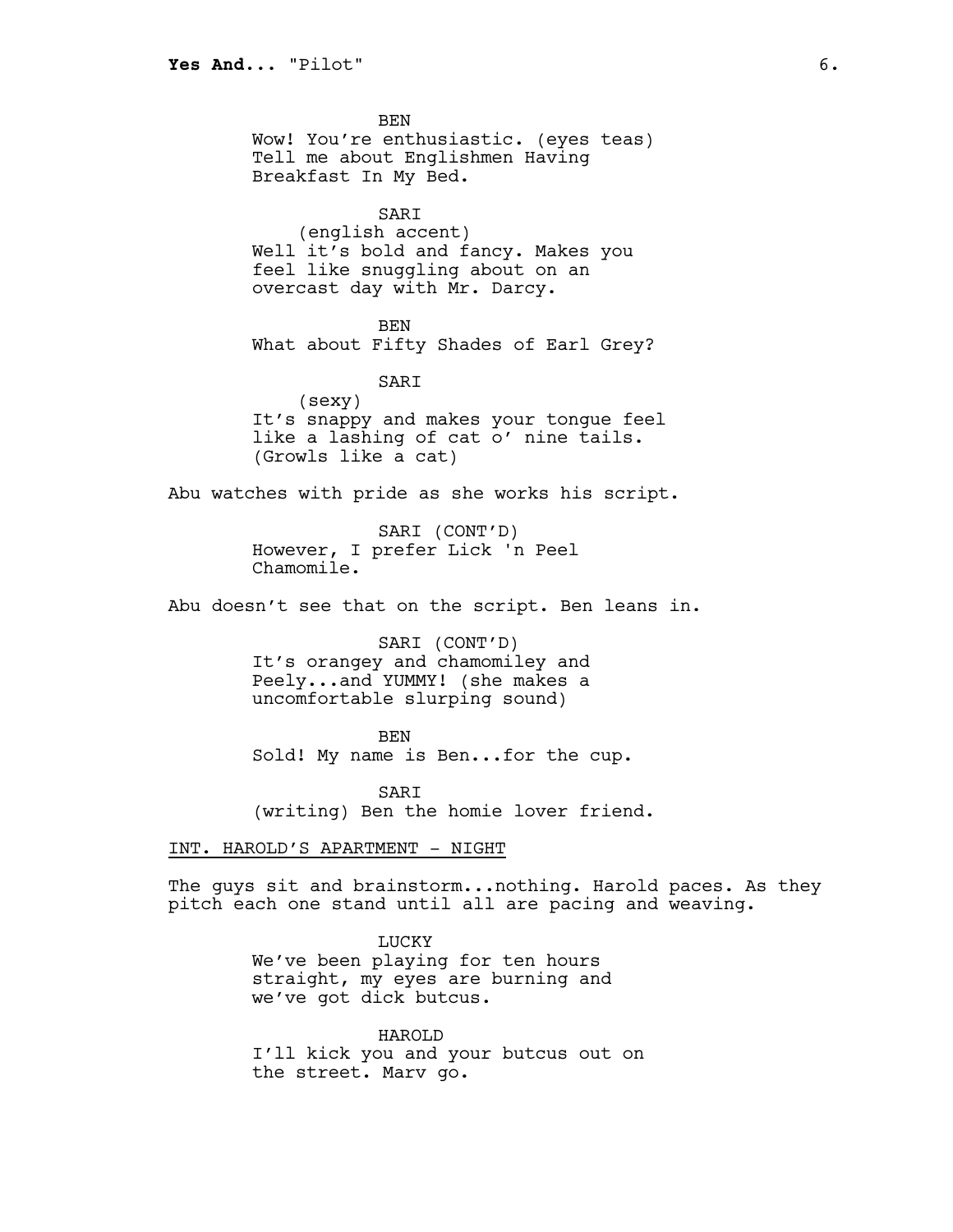MARV

I was thinking what if there was an app that could help old people call police to get kids off their lawns. call it, HEY-BUDDY.

#### HAROLD

Already done. It was called Hailo it crashed, it burned. Ruby go.

#### RUBENSTEIN

First Dibs, be the first to claim the hot chick at the bar amongst the bros, we'll call it I'M HITTIN' THAT!

## HAROLD

(stroke his invisible beard) Interesting...if you could link it to a Grinder/Tinder- you may be on to something. Lucky, go.

#### LUCKY

I got nothing...Maybe if we all go see The Melvin?

MARV

Only other show tunes I know are from Avenue Q. You know how he feels about cursing.

#### RUBENSTEIN

I don't have any flour or butter, plus the water's off.

LUCKY

He owes us after we helped his cat pass that bag of marble.(whips his hands on his shirt) We can go this one time without bearing sweet treats and show tunes.

HAROLD Like the last time we went without tribute? Kick! Pow!

RUBENSTEIN (rubs jaw) My back molar is still cracked.

# MARV

(sucks tongue on teeth) And the taste still hasn't fully come back to my mouth.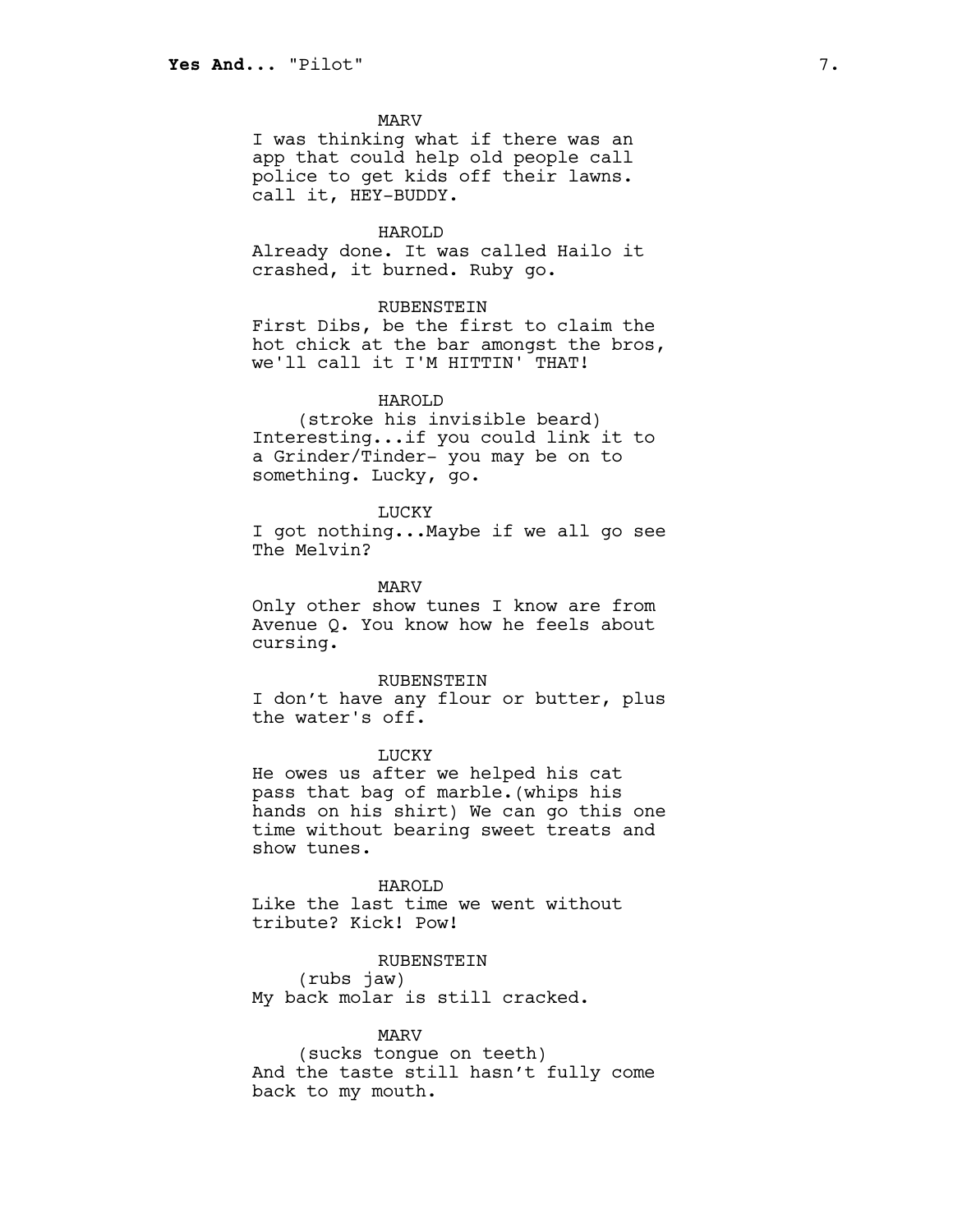**LUCKY** Outside of Ruby we're 'ish out of luck.

HAROLD We pitch in less than 72 hours. We shouldn't have wasted our deposit at that handicap nudist beach.

RUBENSTEIN I thought it combined golf and nakedness...I was wrong (gagging) oh so wrong.

INT. COFFEE SHOP - NIGHT

Sari finishes with a customer while talking with Ben at the coffee bar. Abu does inventory.

> **SART** (hand customer coffee) A Hottie Choca Lattea for Mr. Johnson. Make sure you drink that in the front, you burned one of the dancers during your lap dance earlier.

Burgundi strolls in dressed for bartending/stripper duties. Out of her flight attendant uniform, she is vivacious and curvy. She fills her ice bucket.

> SARI (CONT'D) (eyes her costume) Excuse me, She-Ra, but this is the third time you've pillaged our ice. The last time you left glitter.

**BURGUNDI** Ice machine's broke in the back and Cinnamon tore her meniscus trying that helicopter thing

# EVERYONE

Again.

Burgundi peels back her top and shows her breast tattoo.

BURGUNDI My name is Burgundi. BUR-GUN-DEE.

SARI Like-the-crayon?

ABU More like a fine box wine.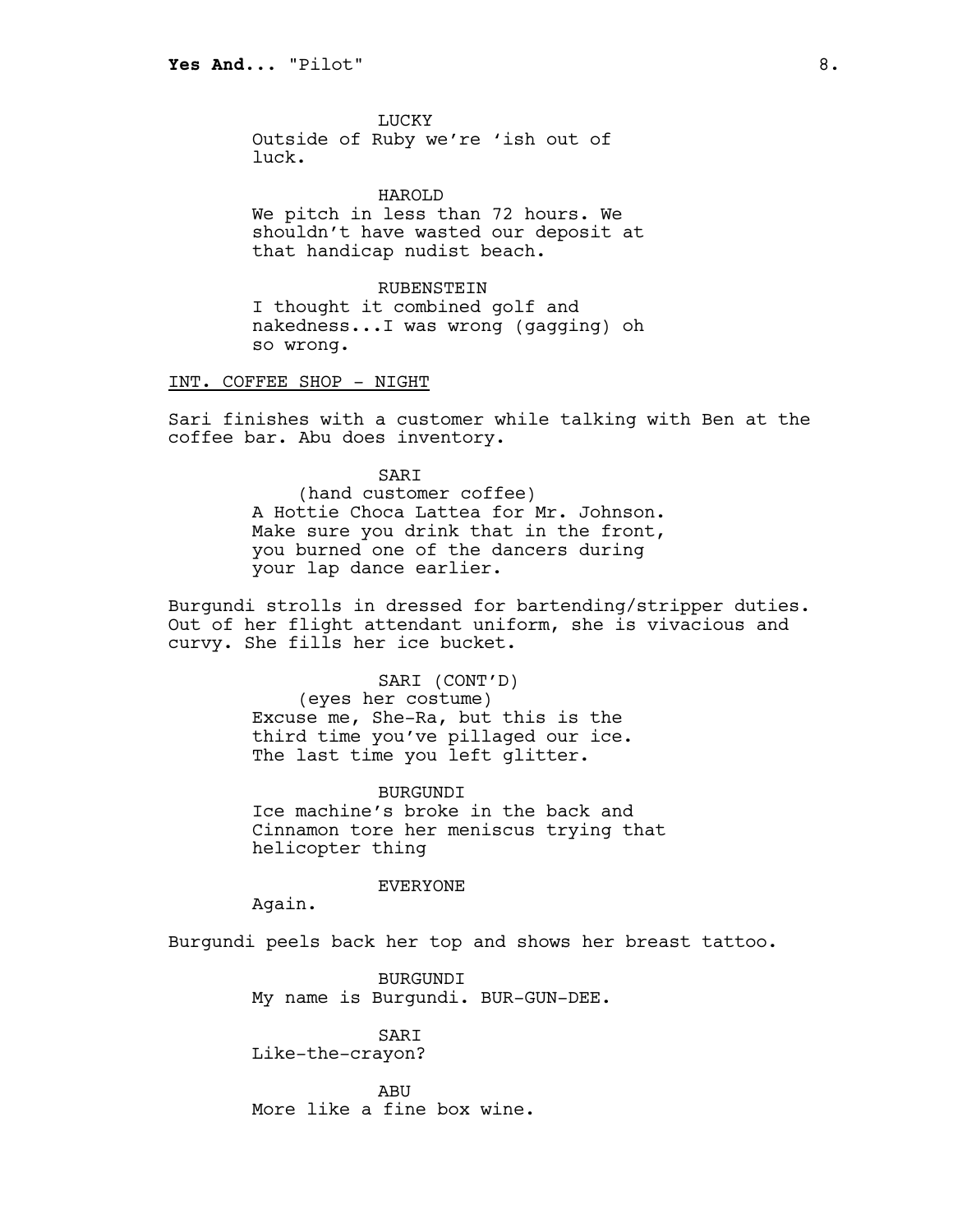Sari bends over and hikes up the back of her uniform, revealing her tramp stamp. She wiggles as Burgundi reads.

> BURGUNDI (squints to read) *I got the rolly on my arm and I'm pouring Chandon/ And I roll the best whiz-eed cause I got it going on/Sorry*

> > SARI

S-A-R-I. It's pronounced Suh Rye. Lyrics by Snoop Dogg. (Singing) *Drop it like its Hot. Drop it Like its hot*.

BURGUNDI I'm so *Suh-Ari* bout that.

Pulls down her shirt and leaves.

SARI

(yelling) I was fourteen and a half when I got that at military school.

TRUCKER

(os) Hey Benji. Your commercial.

Ben shrinks in his chair. ON THE TV WE SEE-

CUT TO:

# INT. MR. LOVAH LOVAH'S WORLD OF COUCH SOFA - DAY

Inside the cluttered Wall to Wall sofa show room WE SEE Ben dressed like a college slacker Rastafarian, (dread wig, fake goatee, the works) appears through a cloud of smoke in front of very bad GREEN SCREEN keying. His Jamaican accent is even worse.

> BEN (bad Jamaican accent) Hey Mon. Its yere boy Mr. Lovah Lovah coming to you from Mr. Lovah Lovah's World of Couch Sofas. Dis weekend we havin' a sale of yer lifetime.

Ben is now in a tiny apartment on a raggedy couch.

BEN (CONT'D) No longa do you have to bake away on a old lumpy sofa (SNAP)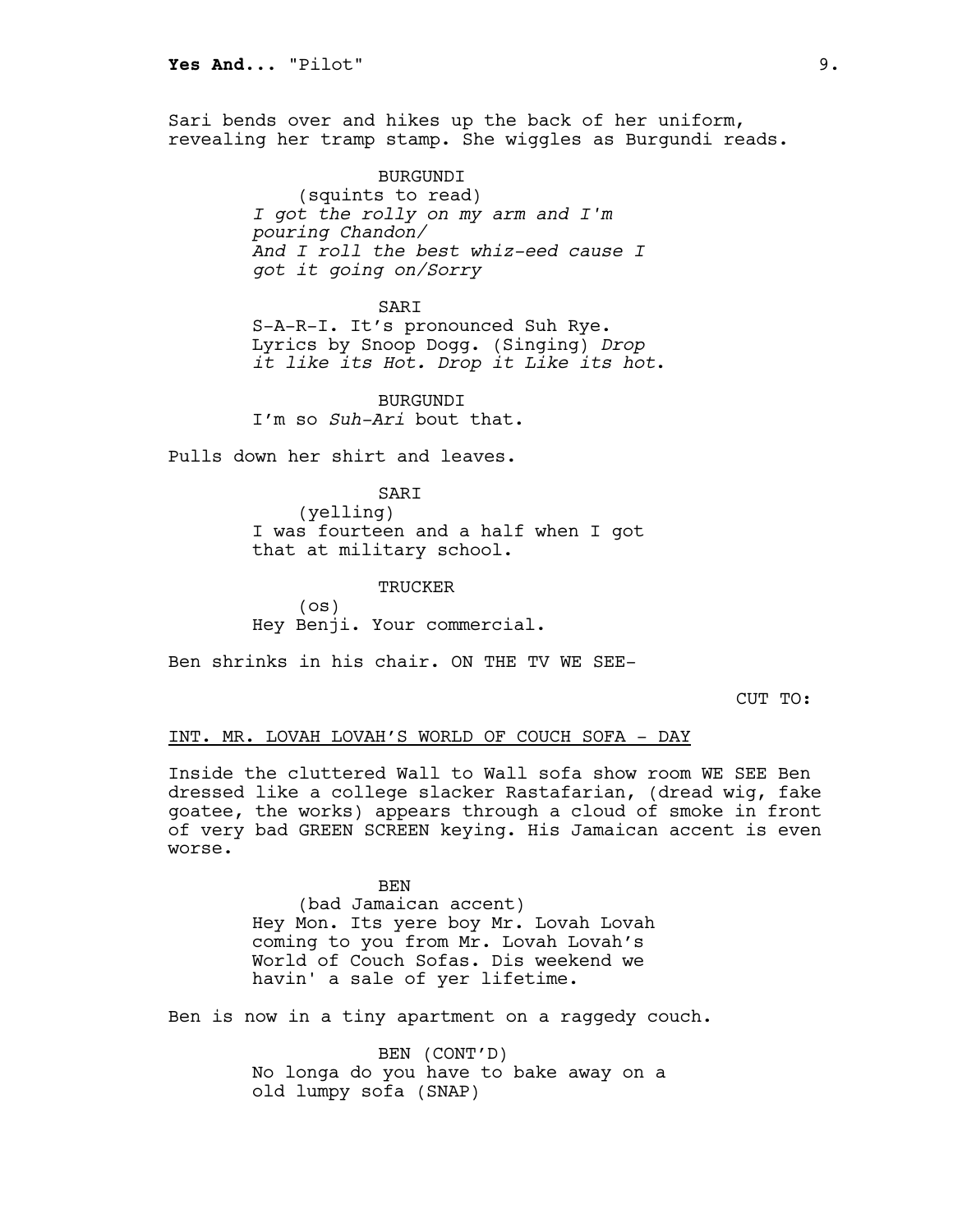Each *snap* of Ben's fingers pops him onto a new sofa couch that is pulled out into a bed. Abu mouths along with the pride of a co-conspirator.

> BEN (CONT'D) No more back pains from hard uncomfortable sofa beds. You could be baking in luxury (SNAP) We got micro sofa beds (SNAP) lovah lane sofa beds (SNAP) even water bed in dah sofa bed (SNAP)

Now "Rasta" Ben is on a bad GREEN SCREEN version of a Jamaican island laying on aforementioned water bed sofa bed.

> BEN (CONT'D) Come on down to dah paradise of Mr. Lovah Lovah World of Coach Sofa Beds. Cuz we take the Ouch outta ya couch and dah stum outta ya bum.

Ben pulls out a steel drum and attempts to play it.

BACK TO:

### COFFEE SHOP

Ben sits with his head down. Sari gives Ben a comfort hug.

ABU At least you got to vacation on a pixely island paradise.

# INT. COFFEE SHOP/BAR - TEN MINUTES LATER

There is still silence as Ben works at his laptop and Sari cleans the counters.

> BEN Well, that is what happens when your father makes you the heir to the Lovah Lovah empire. You have to go through the rites of satirical passage.

**SART** Satire?, I thought it was just bad.

BEN You should have seen me before I started taking classes at ABQ West. The Improv school.

She's never heard of it.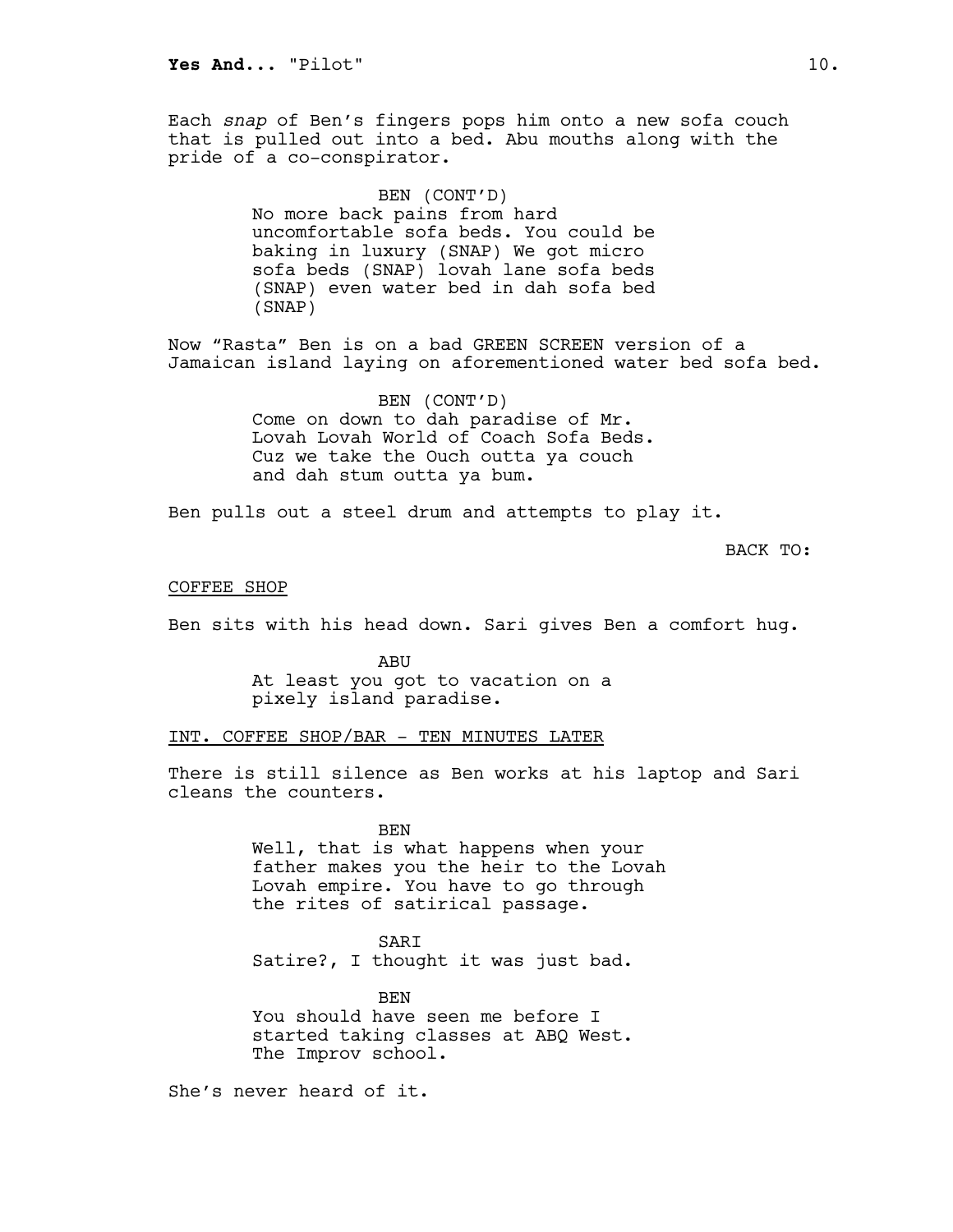BEN (CONT'D) Improvisational Acting. It gives you like positive reactions to the spontaneous things life throws at you.

SARI (Jamacian Accent) Dere's a school for dat mon?

BEN

Yes, there's a show tomorrow night. Come check it out, meet some new people. I mean your a quick on your feet type of chicka. I saw how you handled those kids trying to sneak in the back boom boom room.

Burgundi's back at the ice machine.

BURGUNDI Something about the pimples, braces and mouth breathing tipped her off.

BEN Burgundi if you can degrease and deglitter in time you should come too.

Burgundi notices several under age HIPSTER TEENAGE BOYS (knit caps, trench coats, etc) inch their way to the hallway which leads to the "back boom boom room".

> BURGUNDI (to Sari) Psst, Darth Vadar and the Pimply Nerds return.

**SART** Hey, Arcade Fire, back it on back.

END OF ACT ONE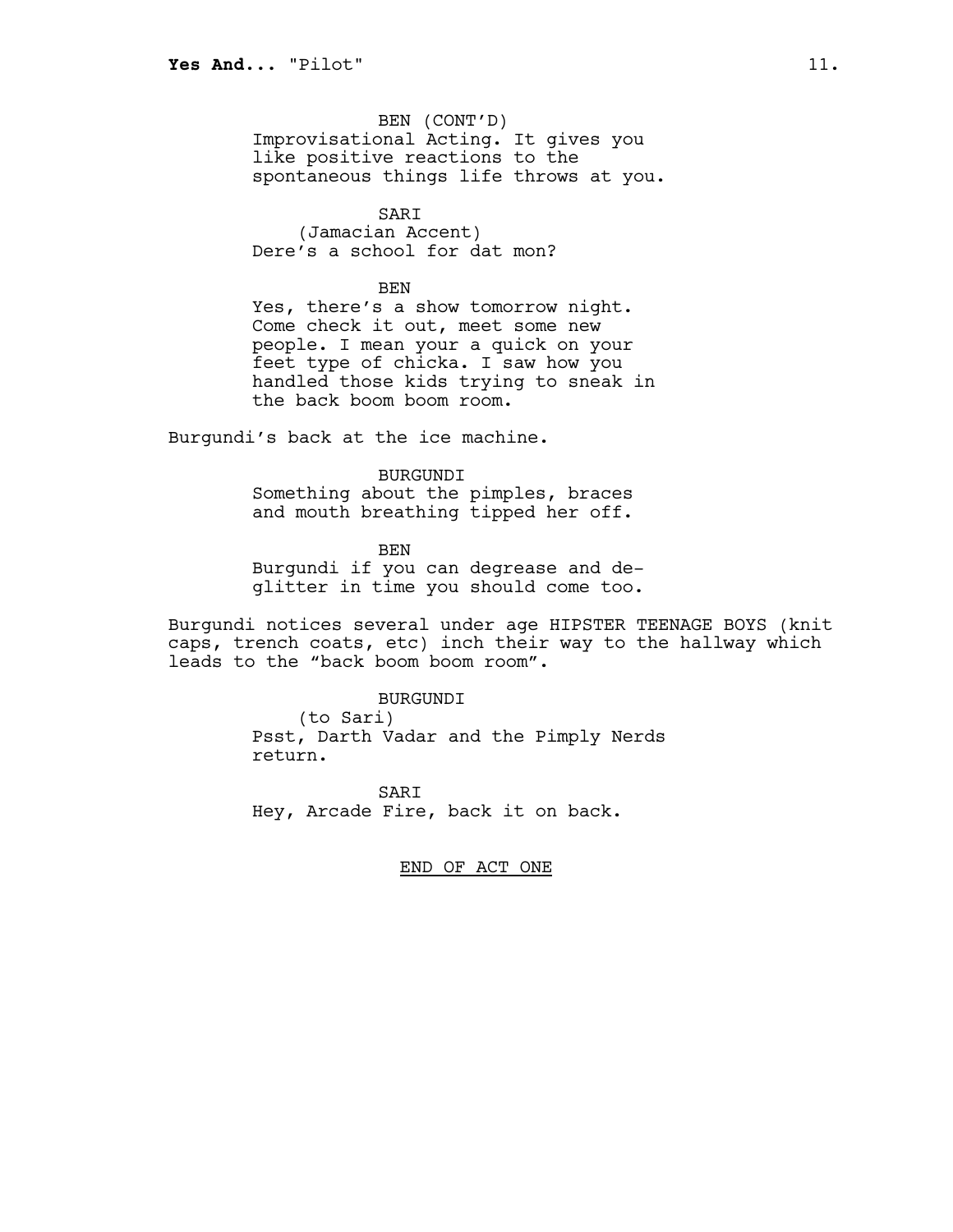# ACT TWO

# 7 INT. HAROLD'S LARE - MORNING 7

Sari lays stretched on the musty futon. Her leg kicked up on a box, her elbow on a life size cut out of Alexander Hamilton. The lids of her sleep mask say "GO!"- "AWAY!"

#### HAROLD

Wakey wakey, hands off snakey.

She is awakened by the loud hammer of a cow bell that shakes her off the futon onto the floor.

> HAROLD (CONT'D) (to Sari) Oh good your awake.

The guys bump and scrum into the room in customs pj's, except Lucky, wanders in naked, but has a surprisingly hot body. Sari surveys the nakedness below. She's impressed.

> SARI Why are you in my living space awakening the dead all Dirk Diggler?

The guys gather around the makeshift conference table.

## HAROLD

(to Sari) Shhh. This is where the magic happens. This is the lucid dream pitchfest.

# RUBENSTEIN

When we are stuck or out of ideas (motions to Harold) Steve Jobs here wakes us up in the middle of the night to say the first thing we think of.

#### SARI

Guys I just worked 11 hours straight, with the last three cleaning up a milky white substances I convinced myself was dried ice cream.

No one cares. The guys frantically brace for go mode.

ALL THE GUYS (to Rubenstein) Go!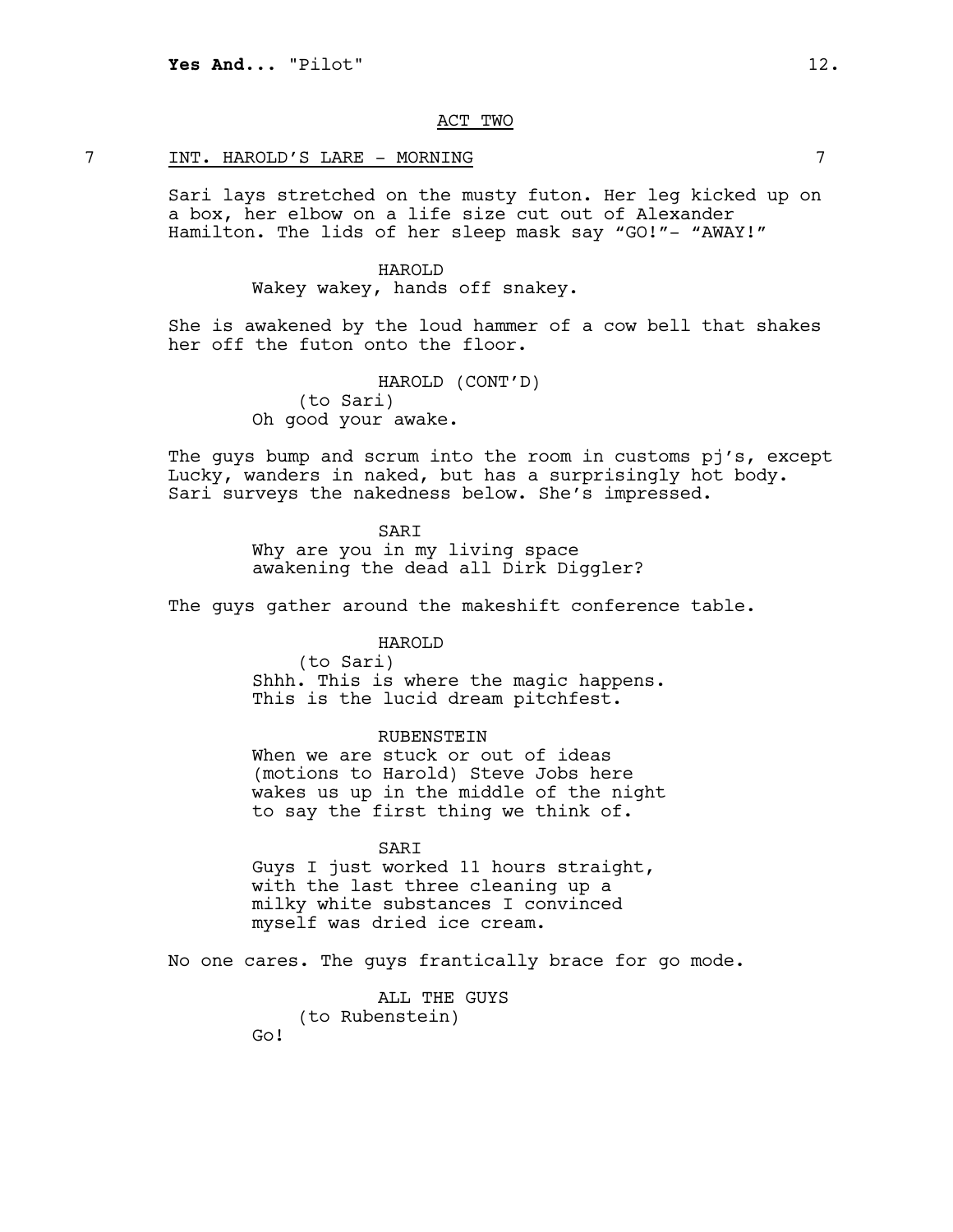CHRISTOFF Penis Pons. Tampons for men. You ever go to bathroom and leave a little sprinkle spot on your pants. Just top the spout and no more drip-pity drop. ALL THE GUYS (to Marv) Go! MARV Skee De Be Bop. Its an app you talk into it and it translates it back in Jazz Skat Talk. He demonstrates ending with a smile and jazz hands. ALL THE GUYS (to Harold) Go! RUBENSTEIN A book of Thanksgiving Carols. Thanksgiving is as popular as Christmas, but there are no songs about it. (singing melody of *O Christmas Tree*) Oh Yam-a-low, Oh Yam-alow, how yummy is your top coat... ALL THE GUYS (to Lucky) Go! LUCKY Can we just go see The Melvin? I paid the Water bill with nickels I stole from that homeless ninja on third street. SARI Who is The Melvin? MARV (whispering) Shhhh sound caries. First rule about The Melvin is there are no rules of The Melvin. (Karate Chops) Unless you want the drama-MARV (CONT'D) Or your soul snatched out of your body.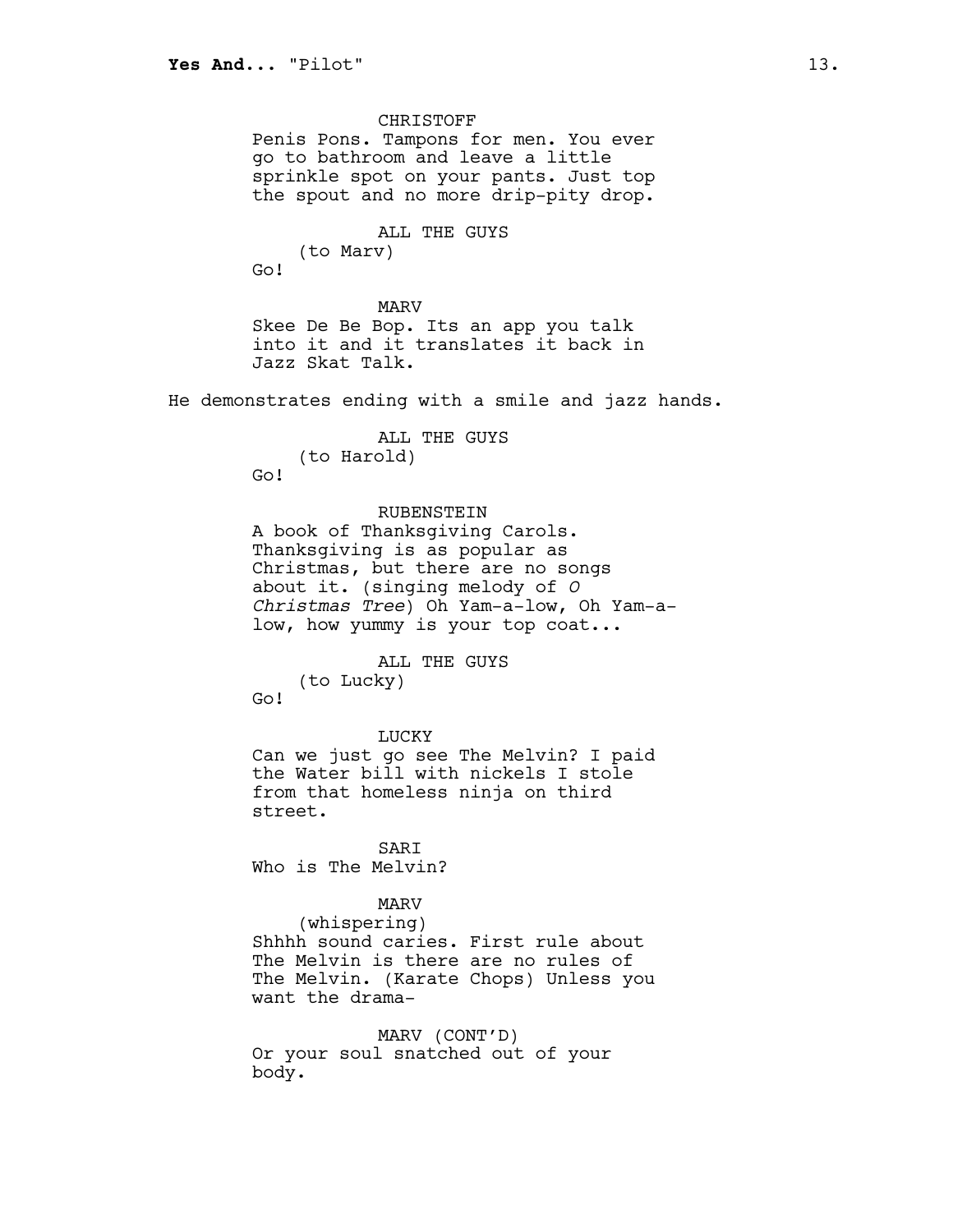# HAROLD

(whispering) The guy in 3b was a few shades of cray cray and spoke loudly of The Melvin and he woke up and broke his foot on a thumb tack that was stuck-

Sari shakes her hands with an idea.

#### **SART**

I got an idea. Challenge friends to a Lip Sync battle, but from your phone. Tape it, upload it, then your friends can vote on it. Call it, Sing Your Arse Off. (she drops her invisible mic) Boom. Blow it up like the Hindenburg.

She reaches for high fives, but is denied.

**LUCKY** You know like 30 people burned to death during that crash right?

RUBENSTEIN Yeah Zeppelin dedicated a whole album to the victims.

# 9 INT. ABQ WEST STUDIOS - NIGHT 9

# ATRIUM/BAR

There are a few dozen people buzzing around the eclectic space. Dingy exploitation era movie posters and blown up Dilbert comic strips cover the red musty walls as people buy tickets to the evenings performance.

Ben, Burgundi and Sari squeeze their way to a high boy table.

BEN Welcome to Albuquerque's finest night of comedy unless you include amateur night at Whiskey Dave's Skate-O-Rama.

BURGUNDI (deadpan) Let me put on my happy face.

LADY CATHERINE (late 30's, a long faced sour puss) snaps at the group as she busts a nearby high boy table and doesn't break stride.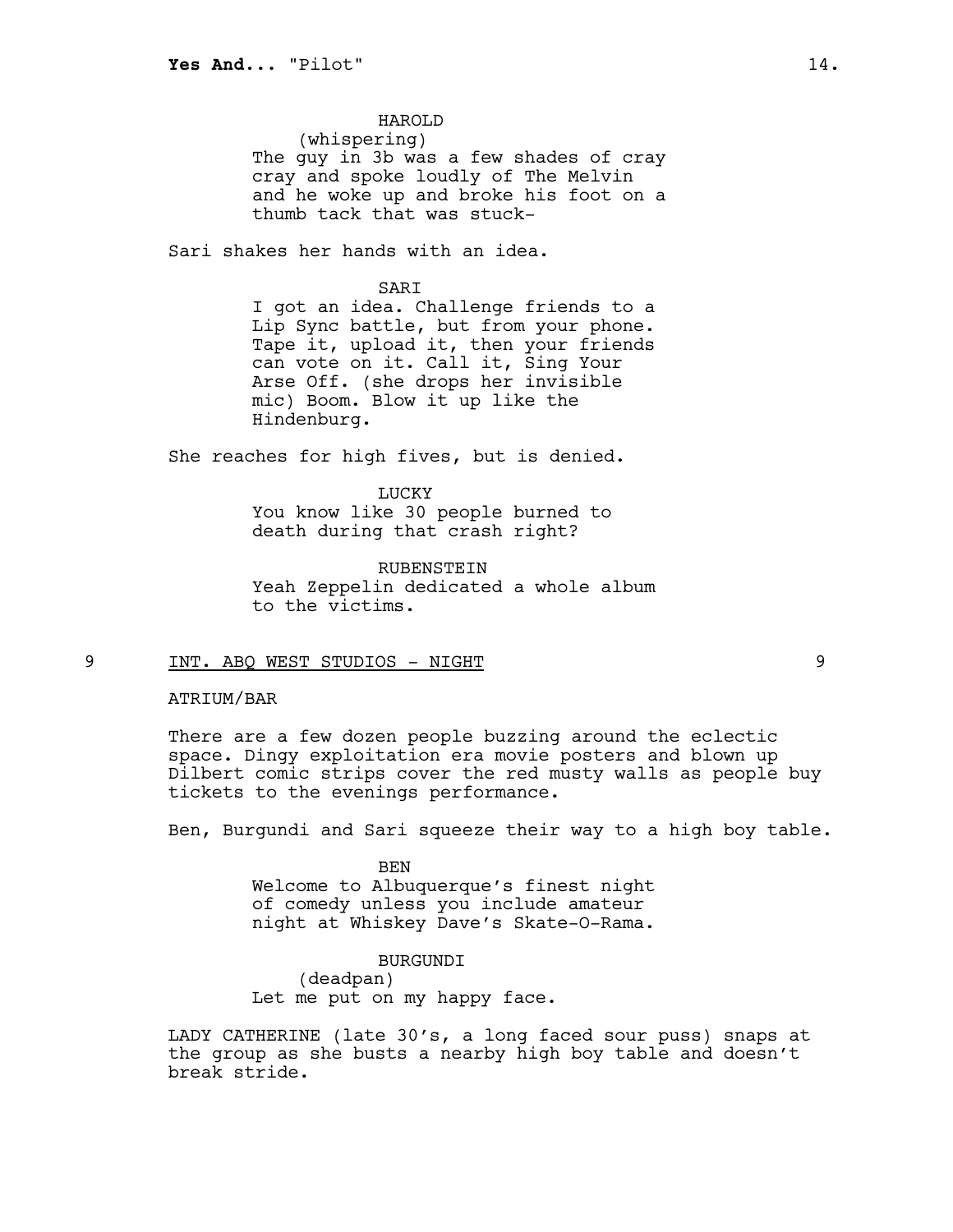LADY CATHERINE (to Ben) You got tickets?, or are you going to sneak your dates in on the catwalk again? BEN I wasn't sneaking, I was a volunteer gaffer. I still got the seared knees to prove it.

BURGUNDI She seems nice, in a methie soccer mom type of way. I need a stiff drink. I'll be back.

BEN (to Sari) That's Lady Catherine. She's one of the co-founders of ABQ West, way back in the day she was a stand in for Jodie Sweetin on Full House. She got chops.

We see several people hanging around the bar. Ben points out the main players at the school.

> BEN (CONT'D) Once you get to know people they are really normal artisans. That's Indian Joe, he's wants to be the first Native American Arnold Swartzenegger.

Ben points to INDIAN JOE, (wrinkly 50's, bolo tie, Wrangler jeans) far from an action star, sips his drink until he is back slapped by MONSTER JOHN (30's, happy redneck, he slaps backs with the best of them).

> SARI Aww, he reminds me of my grandpa minus his gout foot and neck shingles.

BEN Ricky Bobby over there is Monster John. When he's not driving a rig for Jaime Presley he's here learnin' and-

SARI ...a spittin' his tabacky?

Suddenly a bunch of well suited BODYGUARDS barrel in making way for ROMAN KANE (barely 40, but looks 30's) We barely see him whisk pass Sari and Ben.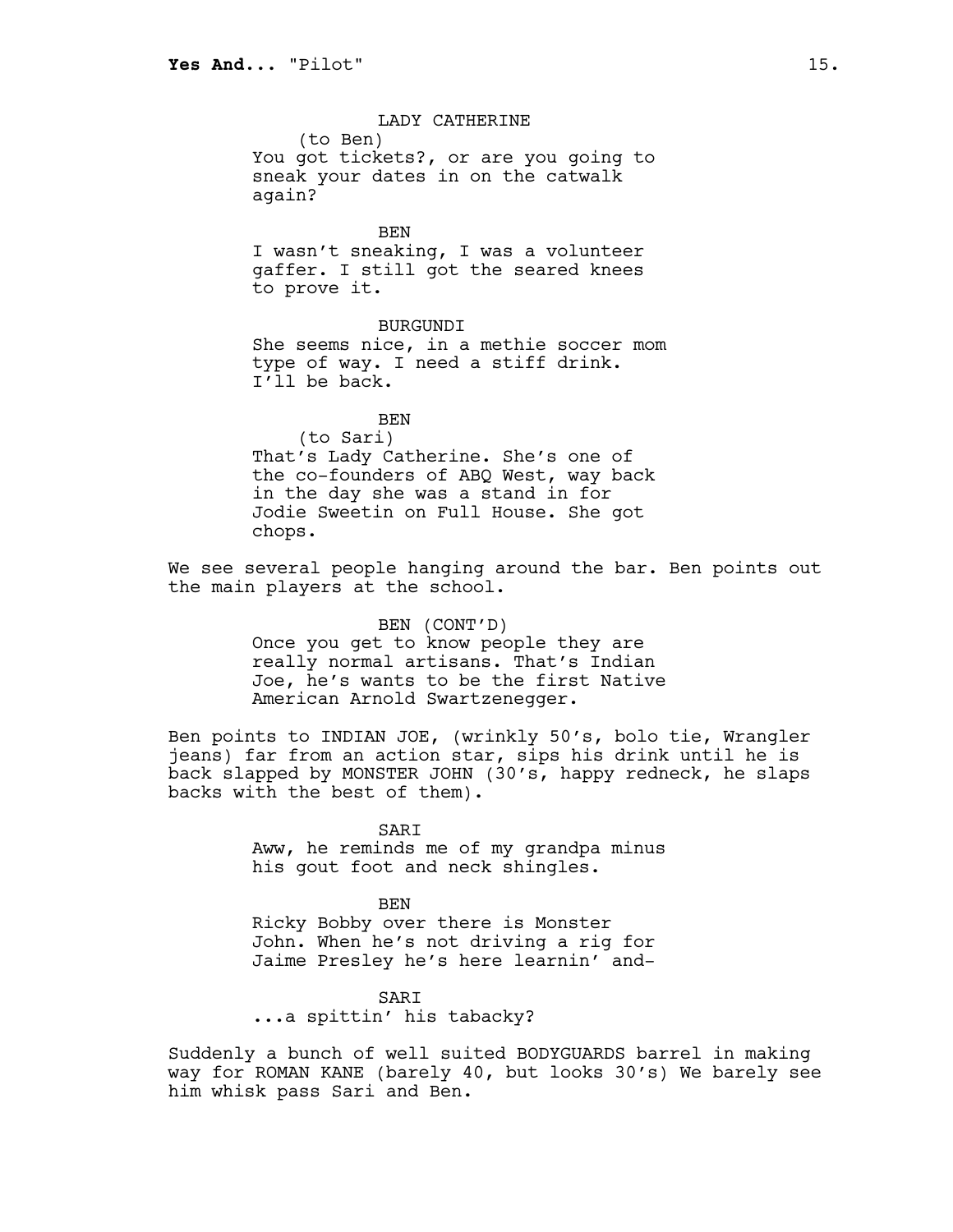SARI (CONT'D) Jesus La Yeezus. Is the president in town?

HENRI (40's, Russian) and LIL' TYRONE STUBBS (a balding, 1970's jive talking, gray beard, African-American puppet) rush towards Ben and Sari. Henri and Lil Tyrone are inseparable as Tyrone is the brash voice of his master.

> BEN Hey was that Mr. Roman Kane that just rushed by?

> LIL TYRONE STUBBS (rural southern accent) Don't know, all honkies look alike to me.

Burgundi comes back with drinks.

LIL TYRONE STUBBS (CONT'D) Whose this tall drink of Ovaltine?

SARI Aww. He's so George Jefferson meets *Slingblade* adorable.

BEN Sari this is Henri.

**HENRT** (thick Russian Accent) Hello

And this is-

LIL TYRONE STUBBS I don't need you to introduce me, looking like a broke ass Ralph Macchhio. (to SARI) They call me Ty Stubbs sugah' and if ya need a tingle, I'm single, just call me up and gimme a jingle.

BURGUNDI (excited) Does he know any spirituals?

Sari reaches to pat Lil Tyrone's beard. Lil Tyrone slaps her hand.

Everyone is buzzing around with talk of Roman Kane's return.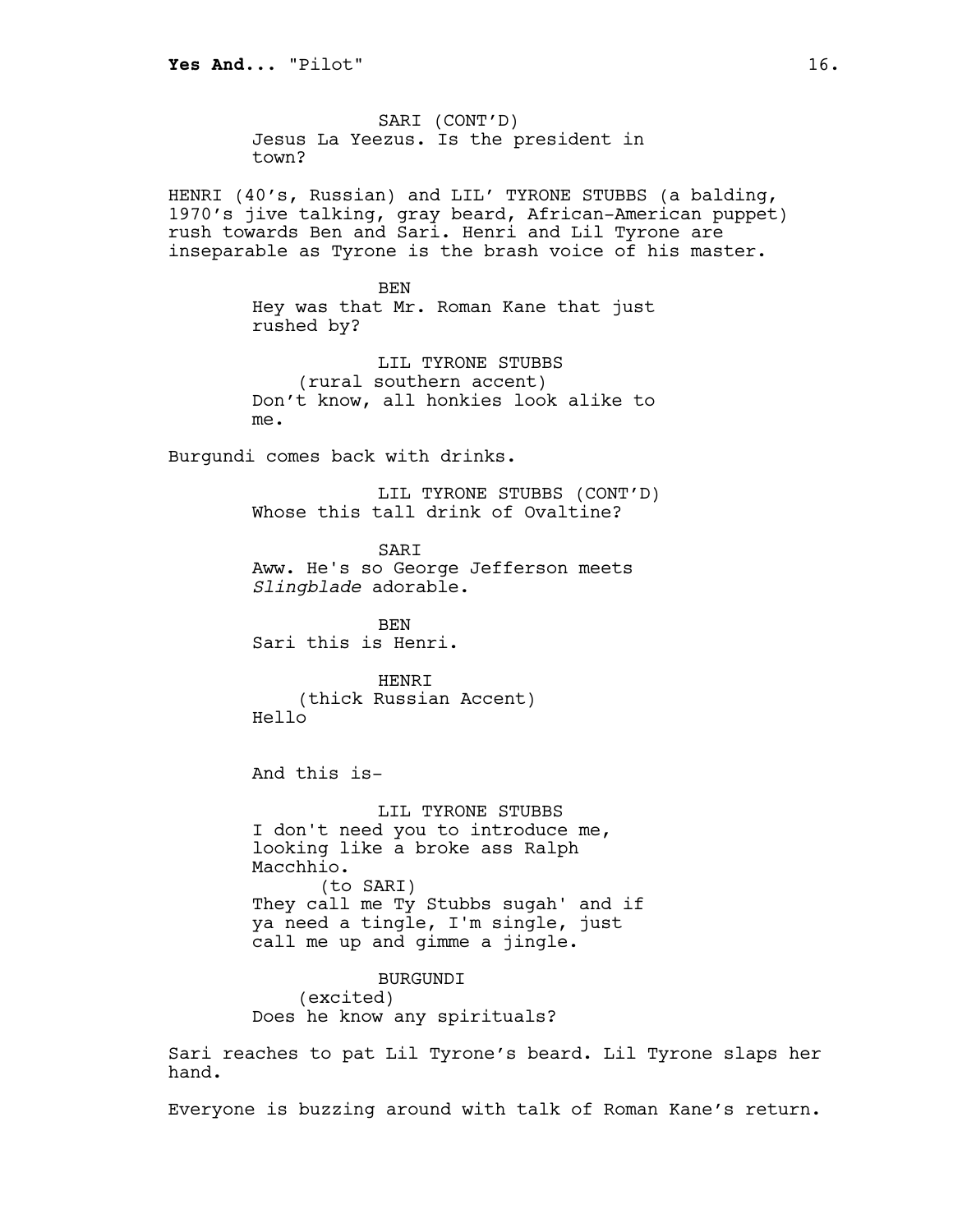AT THE SOUND BOOTH

# GEEKY KID 1

(into headset) Did I just hear Mr. Roman Kane's here? Is he going to perform?

#### GEEKY KID 2

I doubt it. You know he needs an hour back stage to separate Skittles by color to get into character.

BEHIND THE BAR

#### BARTENDER 1

Yeah I heard Roman Kane slapped the U.P.M. on that new Star trek movie because they only had 11 tulips in his trailer. Clearly Mr. Kane's rider asks for 10.

THE TICKET BOOTH

TICKET GIRL (into headset) I heard when Roman Kane goes to auditions, the casting directors give him their headshot and resumes.

TICKET BOY I heard he counted to infinity-twice. Man I hope he performs.

# **BACKSTAGE**

Lady Catherine slams her headset.

LADY CATHERINE Oh no Roman you will not be performing tonight.

CUT TO:

# INT. ABQ WEST THEATER - LATER

# BLACK BOX THEATER

Ben, Burgundi and Sari settle into the packed tiny Black Box Theatre. They can barely see over the BODYGUARDS standing in the second row. Music and lights dim. It's show time.

ON STAGE- A wobbly spotlight finds, PRESCOTT HOLLOWAY (Very round, Very flamboyant) emcee for the evening performance.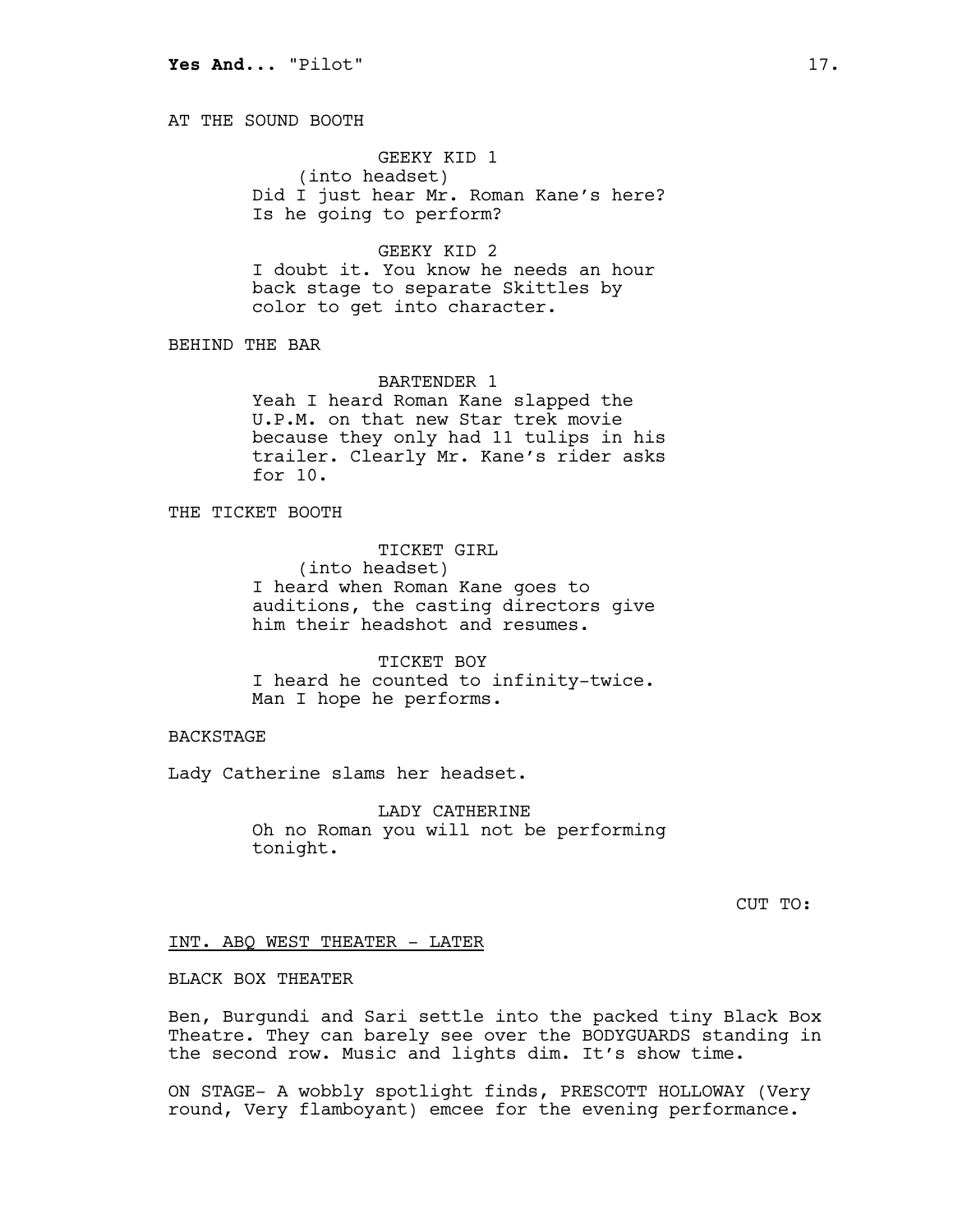## PRESCOTT

Hello, Welcome to ABQ West new comers show or as the Village voice called it,(snarky) "an hour of your dying life you'll never be able to get back". Please know tonight is used to introduce newbies to our school so if you are so inclined to sign up for classes do so in the back. And please don't steal the golf pencils we borrowed from Whiskey Dave's Golf-O-Rama they're 99 cents each, okay. With out further ado, ABQ West's comedy team, ON THE BLACK HAND SIDE.

The crowd claps and whistles as ON THE BLACK HAND SIDE (TWO WHITE MEN and TWO WHITE WOMEN) run on stage. Sari and crew find seats.

> SARI (to Burgundi) No need to call Spike Lee.

BACK ON STAGE - The team hops on stage and quickly finds their positions, then huddle together. They break.

> COMIC MAN 1 Ladies and gentlemen we had a very proper show, mostly prepared tonight, but we would be remise if we didn't acknowledge on of my old team members and favorite mentor back home from the set of that Texas Walker Ranger reboot. Clap it up for the one, the only, Roman Kane.

Roman gives a humble wave, until the crowd roars and chants his name.

> COMIC MAN 1 (CONT'D) Roman you know what they want. Let's give it to him.

Under the blinding lights Roman humbly waves the crowd away, but is yanked on stage by the rest of his old comedy team. He whispers something to COMIC MAN 1.

> COMIC MAN 1 (CONT'D) You guys, Roman said he would share the stage only if a new comer shares it with him. Any volunteers?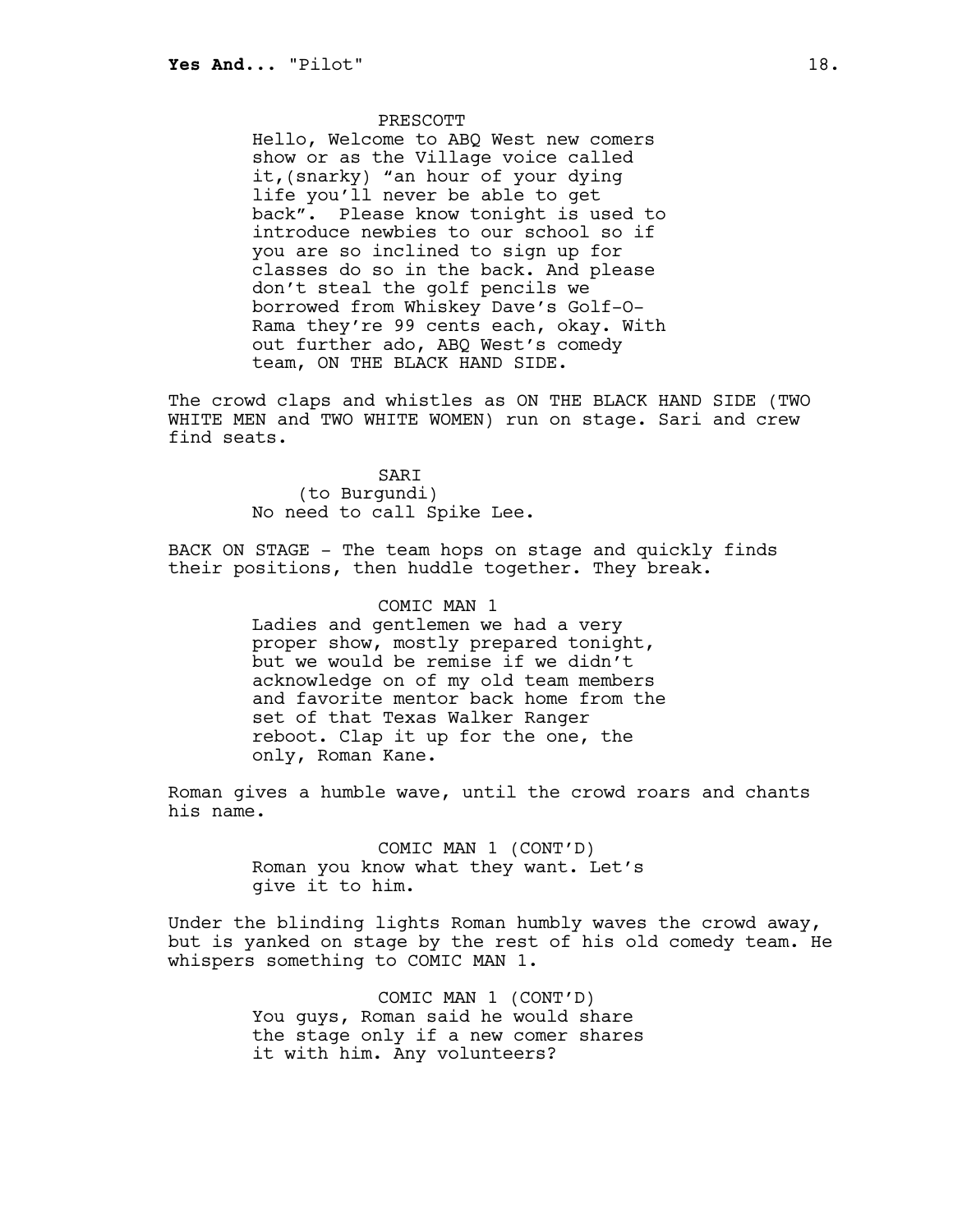People all over the tiny theater eagerly stand up, except for Sari, who is busy retrieving a Sour Patch candy stuck between her breast. Roman waves everyone to sit, they all obey, except Sari who celebrates removing that pesky Sour Patch from her underwire.

> COMIC MAN 1 (CONT'D) Well look at this defiant philly. Come on up here.

Reluctantly, Sari walks up on stage. Roman helps her up.

ROMAN Hello, I'm Roman Kane.

Maybe it was his crystal blue eyes, chiseled chin or ruggedly handsome good looks, but she is stymied by his charm. She has just experienced love at first site.

> COMIC MAN 1 Thanks for joining us, what is your name?

SARI (Gobbsmacked)Roman Kane, I mean-

The Comedy Team scoots Sari to a huddle side stage.

IN THE HUDDLE

COMIC MAN 1 I was thinking we do the Rumors game and-

ROMAN I think we should go old school with it. How bout Slide Show?

They nod and agree as if part of a religious cult.

COMIC MAN 1 (Groveling) Yes sir, perfect sir, that was a bad idea.

ROMAN (to Sari) Just jump in when you're feeling it.

He takes Sari's hand gently locks her fingers with his and places it on her heart. As they lock eyes, she becomes transfixed by his courage and her anxiety transforms into relentless ambition.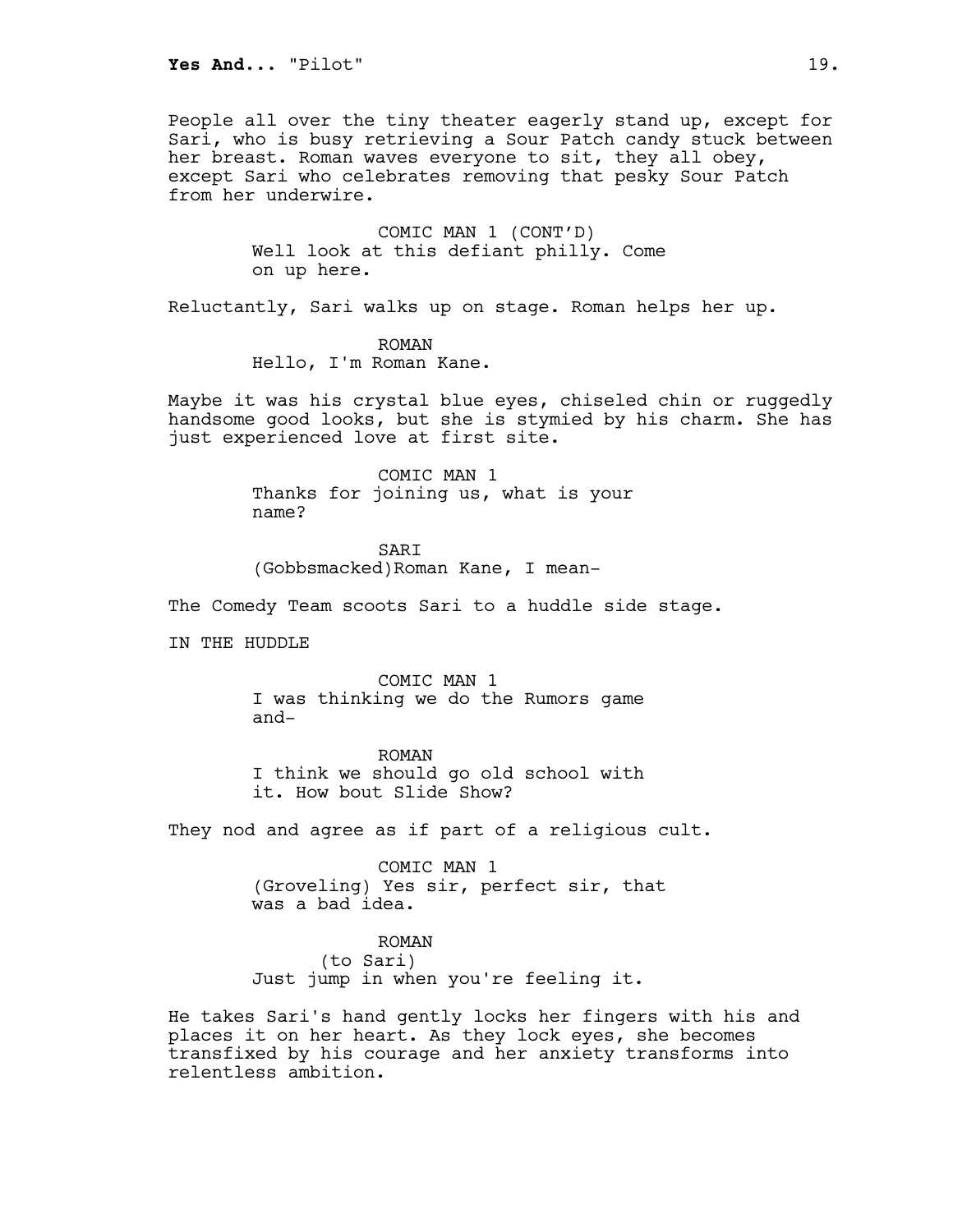ROMAN (CONT'D) Improv is all positive energy from your heart.

As the lights come up Roman Kane becomes Mr. Roman Kane improv god, the crowd, his lucky patrons and Sari his goddess.

SLIDE SHOW is an improv game that involves the MAIN PLAYERS (Roman and Sari) narrating a slide presentation, while THE TEAM recreates images that would be the slides to the audience.

> ROMAN (CONT'D) You guys go to the side, me and the newbie will narrate.

All parties oblige.

COMIC MAN 1 (to the audience) Okay so we're going play a fun round of Slide Show. Any suggestions from the audience?

AUDIENCE Jungle Safari with Joan Rivers.

AUDIENCE 2 And Christopher Walken.

Fade Lights Out.

ON STAGE - The team starts the Slide Show bit. Sari and Roman spare like both have work with each other for years. After a few slides it's no doubt that Sari has found a parking spot for her quirky. About five slides into the bit we-

FADE TO BLACK.

# INT. BLACK BOX THEATER - SAME NIGHT

SIDE STAGE- WE HEAR "bravos" and "encores" from the crowd, as the team trots off stage. Sari is in pure bliss as everyone hugs and congrats her.

> SARI My heart hasn't beat this fast since I got caught singing Lyrics to N-words In Paris at that Black Lives Matter Rally.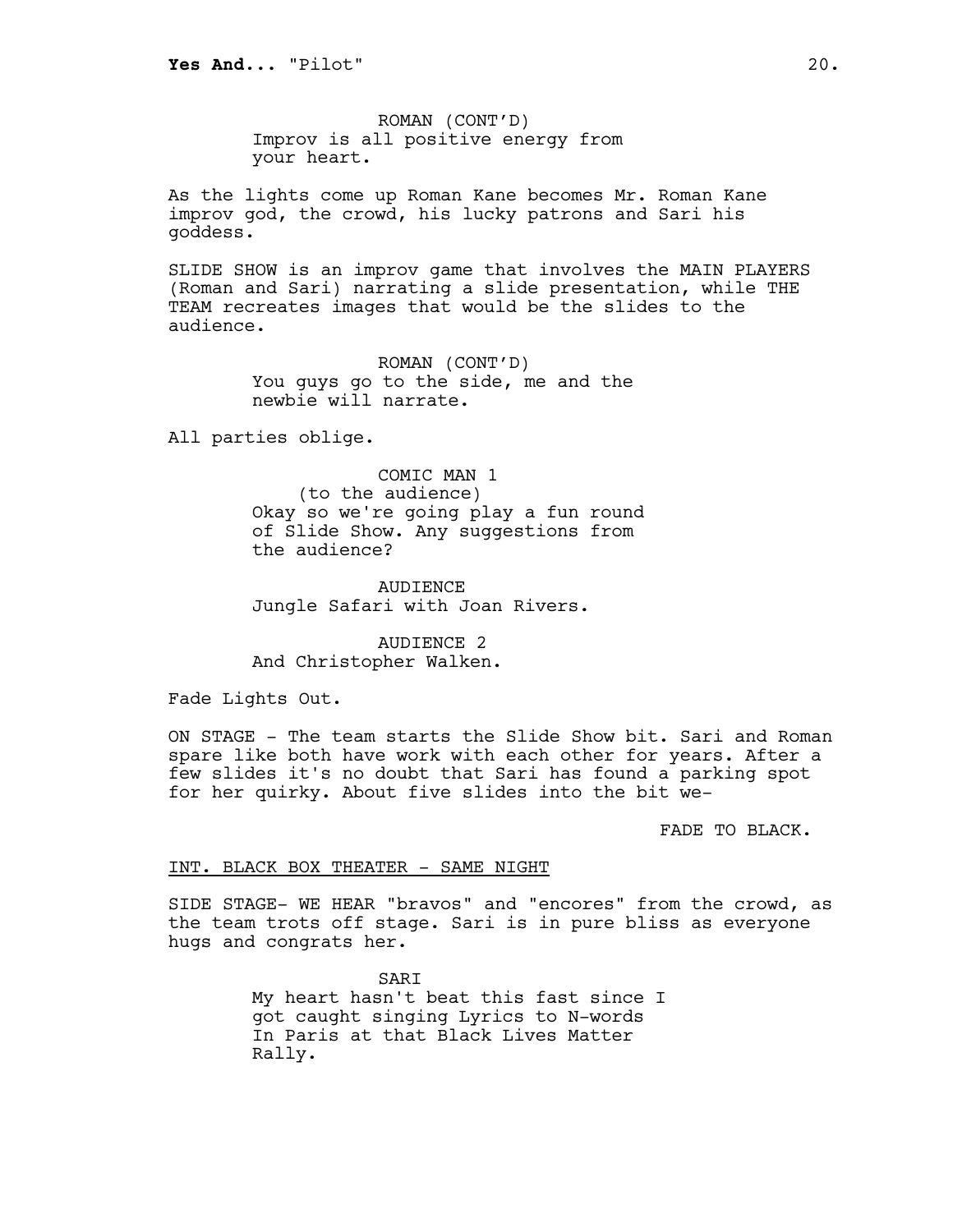ROMAN That was exhilarating. It will be so much fun working with you in class this semester. Your timing, sweet Christmas.

SARI Class? I'm not enrolled here.

ROMAN Really I thought we made such a lasting connection up there to bad we won't be seeing each other again.

SARI Yet! Not enrolled here-yet.

GWEN (os) Well you better get in line.

GWENDOLYN OSHI of the *Yo Sushi* Oshi's. The socialite turned runway/catalog model nuzzles under the arm of Roman, while extending her hand that is attached to a huge engagement ring.

> **SART** Call Leo, blood diamond at ten o'clock.

GWEN (english no too good) Ello. Gwendolyn Oshi. You say you no class? What shame. I no can't class and I him fiancé.

Subtly not being subtle. Suddenly, Roman's BODYGUARDS barrel over Sari and whisks Roman and Gwen away in an instant.

> GEEKY KID 1 Did I just hear Roman Kane is back teaching at ABQ?

AT THE SOUND BOOTH

GEEKY KID 2 (Game of Throne accent) The West still remembers Roman Kane.

AT THE TICKET BOOTH

TICKET GIRL Check twitter. If he's back and it's true, they'll be a meme.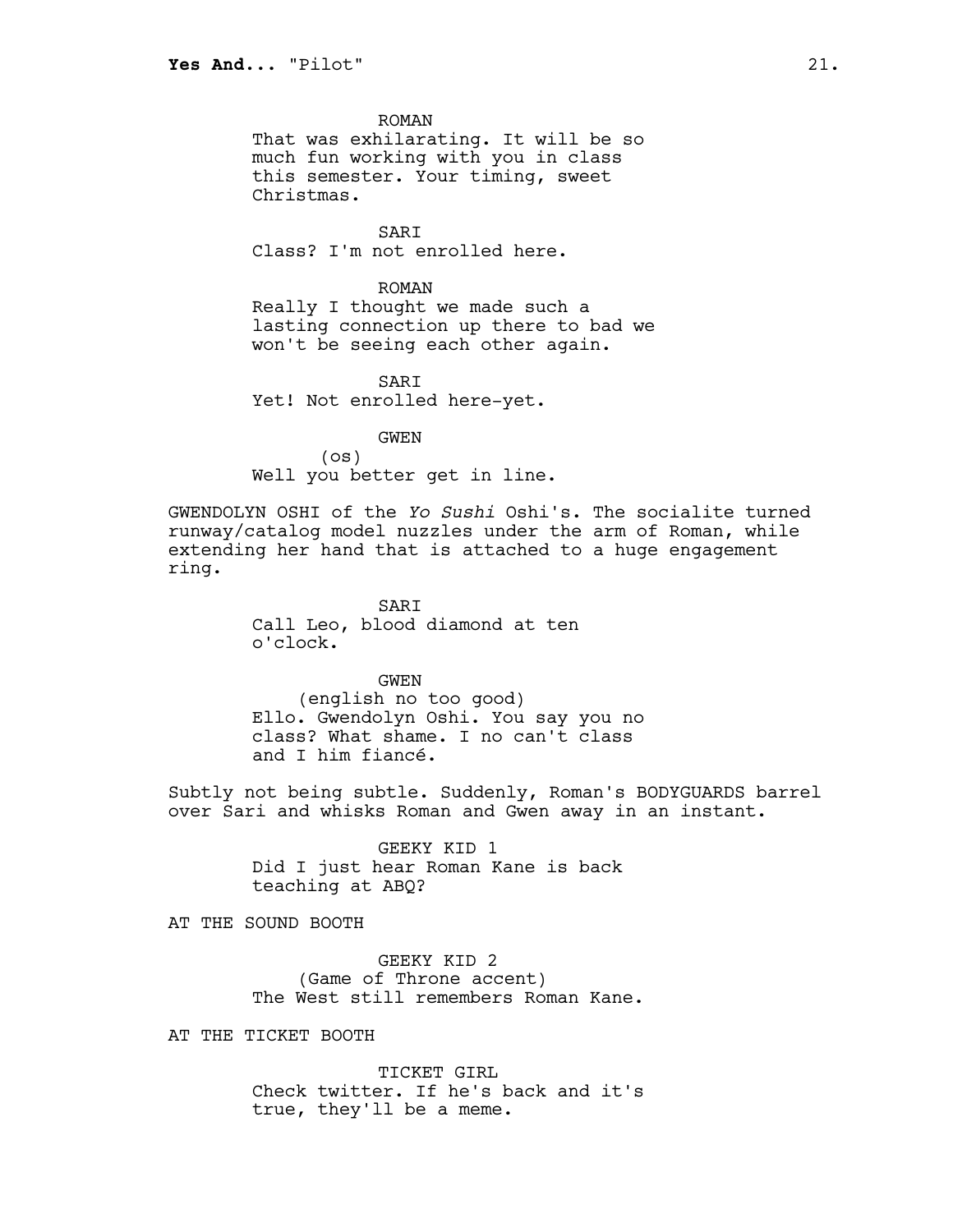WE SEE A MEME: Roman in a toga and head wreath with a flower in his mouth looking all Caligula. CAPTION READS: THE ROMAN EMPIRE STRIKES BACK. Classes nearly full.

Lady Catherine growls at her phone.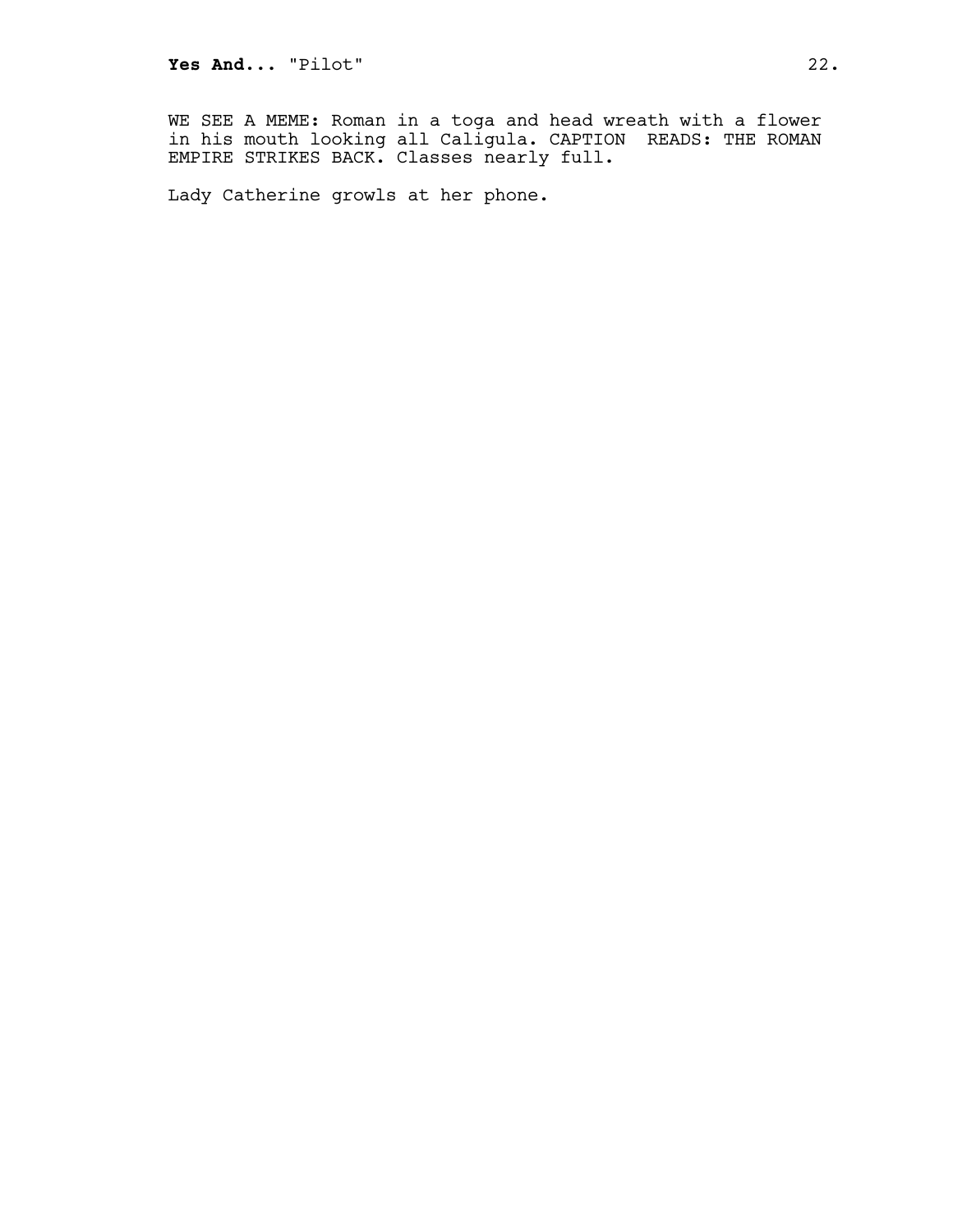# ACT THREE

#### INT. HAROLD'S APARTMENT - SAME NIGHT

Harold and the guys all checking their phones. Sari paces.

MARV

It's like he's carved from the Greek god of Abercrombie and Fitch.

HAROLD Cupid hit ya with his arrow huh?

SARI It's like glitter exploded inside of

my heart.

# RUBENSTEIN

There was this on girl at Tech Camp her kisses made me tingle, but turns out she just gave me mouth crabs.

# SARI

(pacing and turning) I want love. I want that little house with a fence and a nosey white neighbor who call the cops on my black friends when they visit, but I don't have money. I don't know if I'm over Kevin. He has Gwendolyn who just stepped out the September issue. What do I do? Where do I go?

LUCKY

Go see The Melvin.

MARV

Wait, wait. Maybe we can help, how much does it cost?

SARI

\$475.

RUBENSTEIN Clutch my invisible pearls.\$475 a semester.

SARI

A month.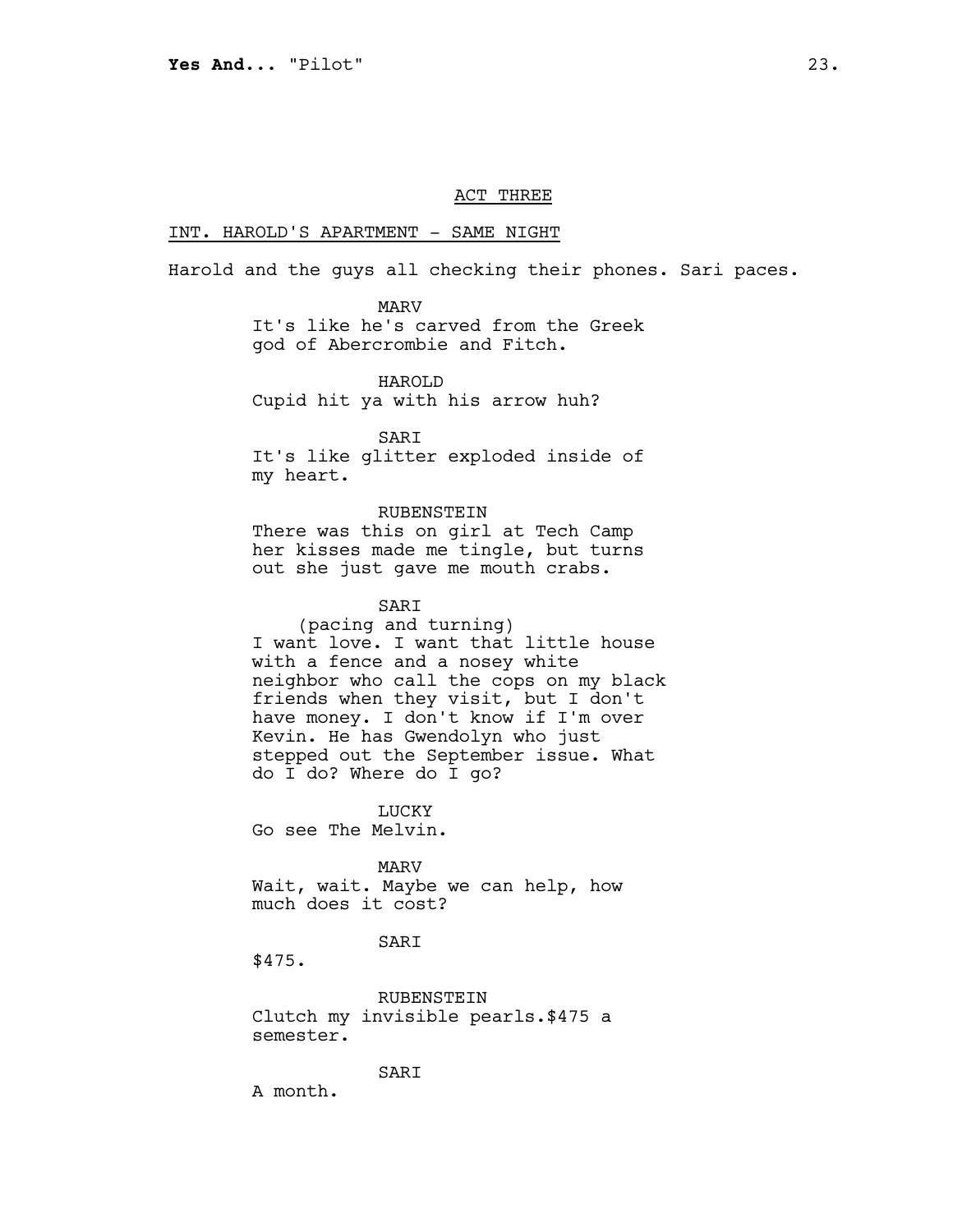ALL THE GUYS Go see The Melvin.

#### INT. HAROLD'S APARTMENT/HALLWAY - NEXT NIGHT

The guys and Sari gingerly walk towards The Melvin's Apartment.

## HAROLD

Checklist time. You got your list of show tunes, brownies and Spiced Rum.

SARI

Check, check and arghh captain.

MARV Here's a coffee canteen it reminds him of that time he was a Green Beret P.O.W.

RUBENSTEIN Remember no eye contact-

MARV Never ask the same question twice-

## RUBENSTEIN

Never eat from the tribute plate unless he asks you to taste it first- (notice brownies and panics) oh my God! There's no doily under the brownies, there's no doily under-

LUCKY

Only sing in the key of E-

HAROLD

Hey just be yourself- well a less weird version of yourself and if you're chosen he will give you deep insight into the realist desires of your heart.

MARV He'll open your third eye.

LUCKY

(left eye twitching) Or slap and detach the retina of the first and second eye.

As they reach the door Sari turns and steadies herself. She reads instructions on her hand and does the secret, coded knock. She awaits.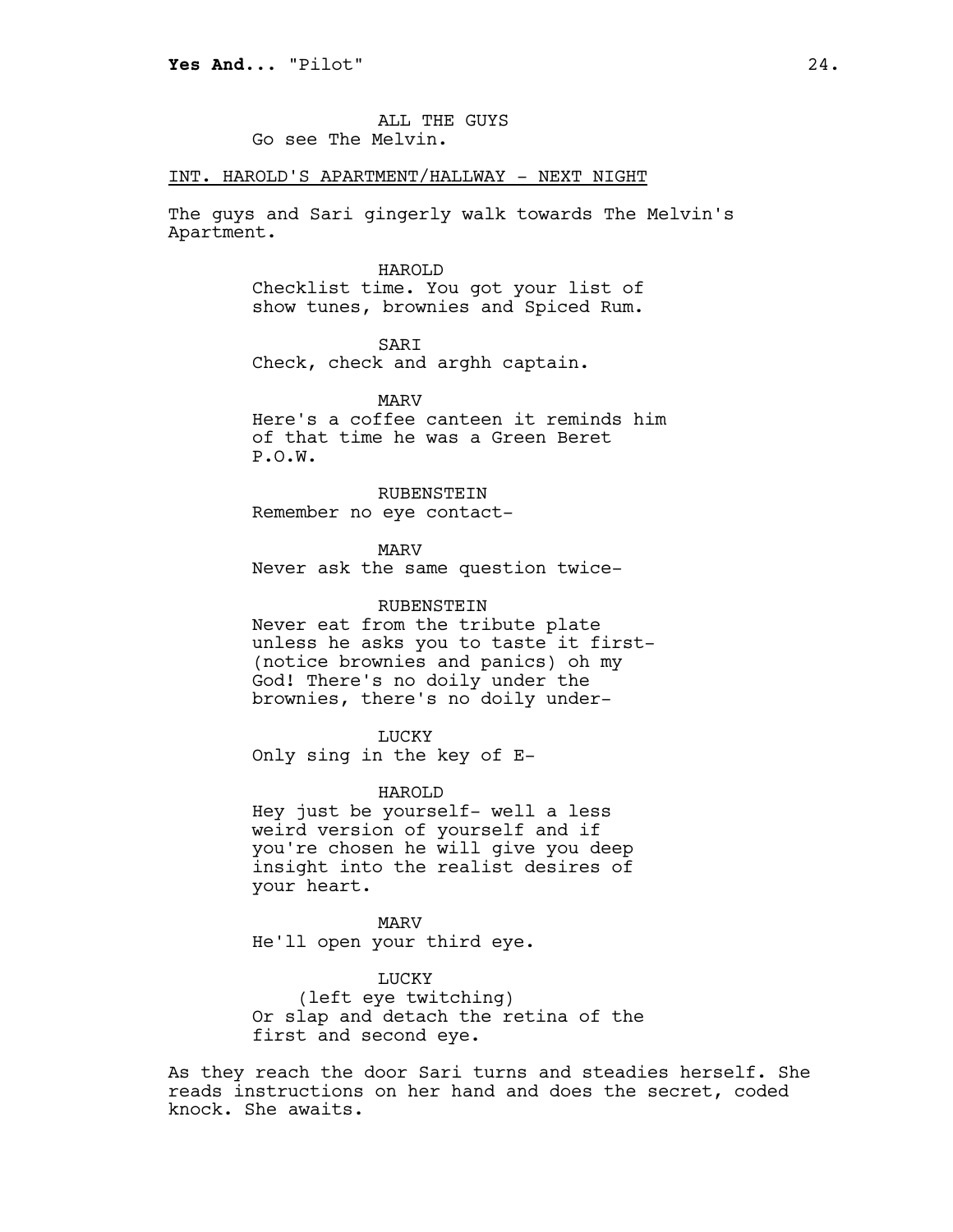**SART** You guys rock for standing with me as I embark-

She turns and sees the guys have vanished.

THE MELVIN (os) You may enter my sister.

INT. THE MELVIN'S APT - NIGHT

Sari stands still at the side of a bed. An arm stretches toward her, it is the color of over used leather. He motions her closer.

> SARI I have brought you some brownies, a pint of rum and coffee. I'm sorry I don't have any cream.

#### THE MELVIN

(os) Only thing I like integrated is my bed. Come, come.

The Melvin pats a spot next to him. WE NEVER SEE The Melvin's full face or body (Think a cooler version of Mr. Wilson from *Home Improvement*), he is not "seen" as much as felt, admired and adorned.

Sari sits next to him.

THE MELVIN (CONT'D) How am I going to birth a cow that's asleep standing up?

Sari lays her head near his shoulder, high enough for us to see The Melvin's face from nose, down to his thin frame, which is swallowed by a black tee. He rubs is over grown salt and pepper beard. If Dick Gregory had an old brother this would be him. His wrinkled hands reach for hers. Clasps them. Rubs them. Holds them to his chest.

> THE MELVIN (CONT'D) Chile, your heart is broken in a hun'red piece and each piece is runnin' a thousand directions-

Sari continence turns from uncertainty to the ugliest cry a face can muster. She turns and let's out a bellow into the shoulder of The Melvin. His power is indeed mythical.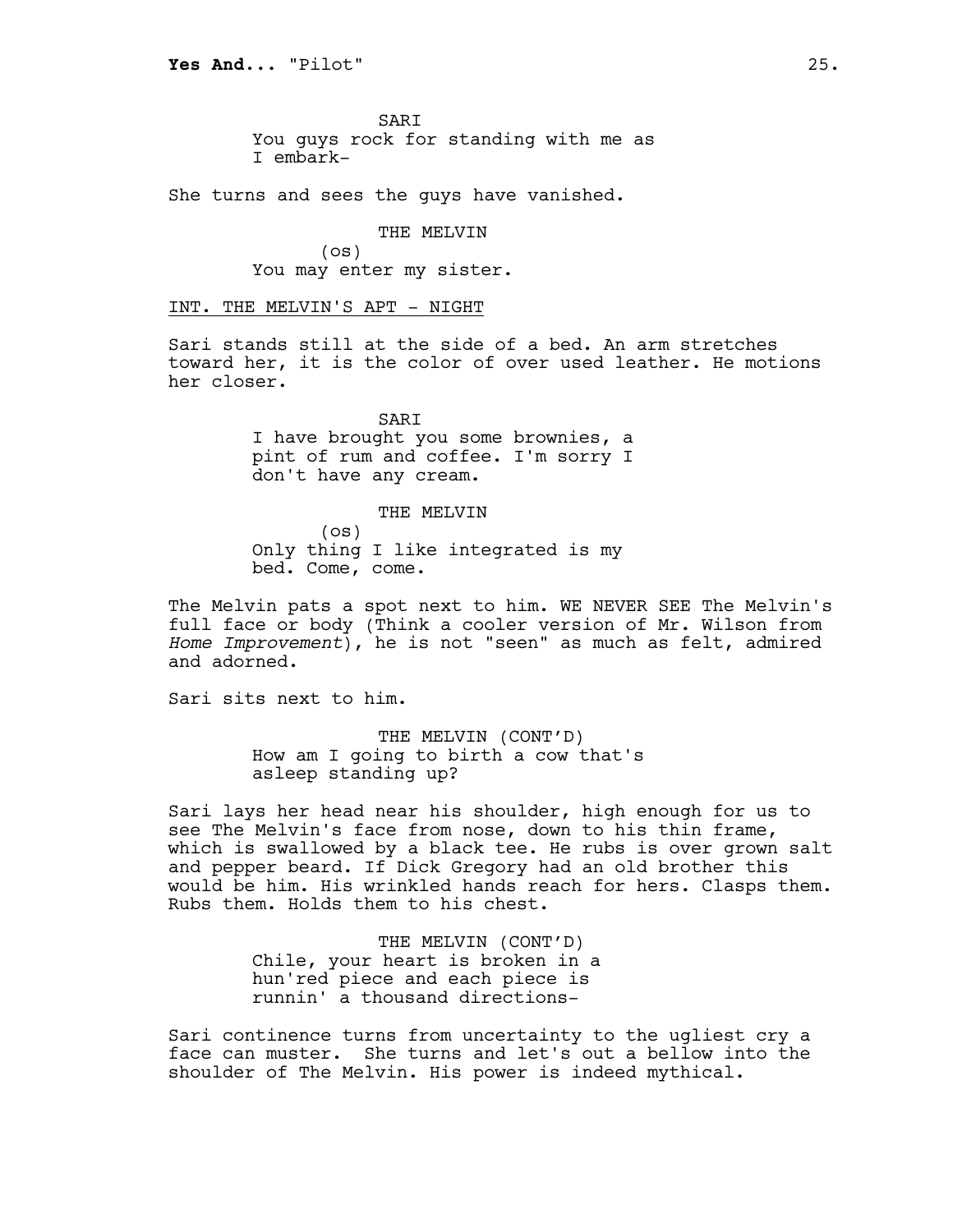# INT. HAROLD'S APARTMENT/HALLWAY - NIGHT

All the guys peek and wince around the corner as they hear the curdling cries.

> RUBENSTEIN She must have sang in C. She must of sang in C.

# INT. ABQ WEST THEATER/OFFICE - DAY

Lady Catherine is on the phone and violently bangs her printer in the cramped and over decorated cubical space. She waits, she bangs, pauses and bangs again. The printer surrenders the paper.

> LADY CATHERINE (petty)

The computer sizzles, sparks and pops. Sari bounces in.

SARI Hello My Lady-

I win.

LADY CATHERINE If you're here for the Laugh Now Cry Later Soap Extra class it's full. If you're here for the Never Stand Alone Stand in class it's full. And-

**SART** I'm new to all this. So I'm here for the class Roman Kane is teaching.

He shows her the Meme on her phone. Lady Catherine finally looks up and notices it's Sari.

> LADY CATHERINE (smacks gum) Ohhhh, you're the newbie from the show a couple of nights ago. I hear you two made a connection. Isn't he dreamy?

# SARI

He is.

LADY CATHERINE

And handsome?

SARI And a yummy smell of cognac and suede.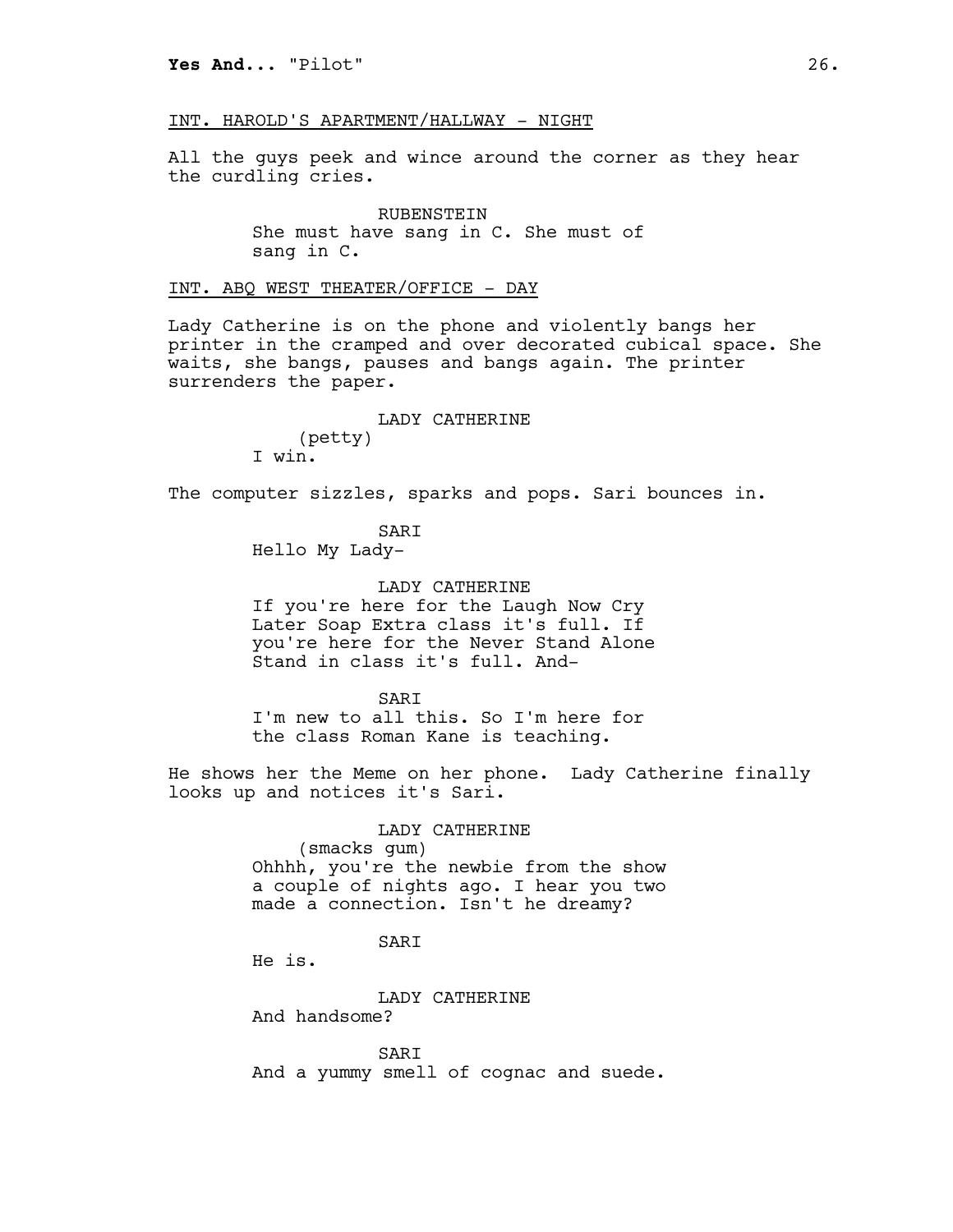LADY CATHERINE Look, Lewinski, you can take a look at our class schedule and hop on the wait list with the rest of the Theater Thots. Entry level classes start at \$600.

SARI But I barely scrapped and squeezed out enough to make the \$475.

LADY CATHERINE Well I hope you didn't waste your pee on that Japanese business man feet for nothing. Fill this out.

Lady Catherine hands her a brochure and shoos her away.

Waiting Area - Defeated, Sari plops down in the waiting area.

LIL TYRONE STUBBS

(os) You going to give up that easy White Shadow?

Sari sees the Henri and Lil Tyrone Stubbs

LIL TYRONE STUBBS (CONT'D) She used to be a really nice woman  $F \circ ' \ldots$ 

SARI

Fo' what?

LIL TYRONE STUBBS No one knows why her and Roman split. Just one day they stopped wearin' rangs, stopped riding together in class and even stopped sharing Netflix passwords.

**SART** 

Doesn't matter now. I don't have enough money and classes are full. So I don't have a choice.

LIL TYRONE STUBBS You white and you got a rack that won't quick, YOU always got a choice.

Sari eyes the brochure closer, scribbles her application. She rushes back up to Lady Catherine. Harold and Lil Tyrone follow her.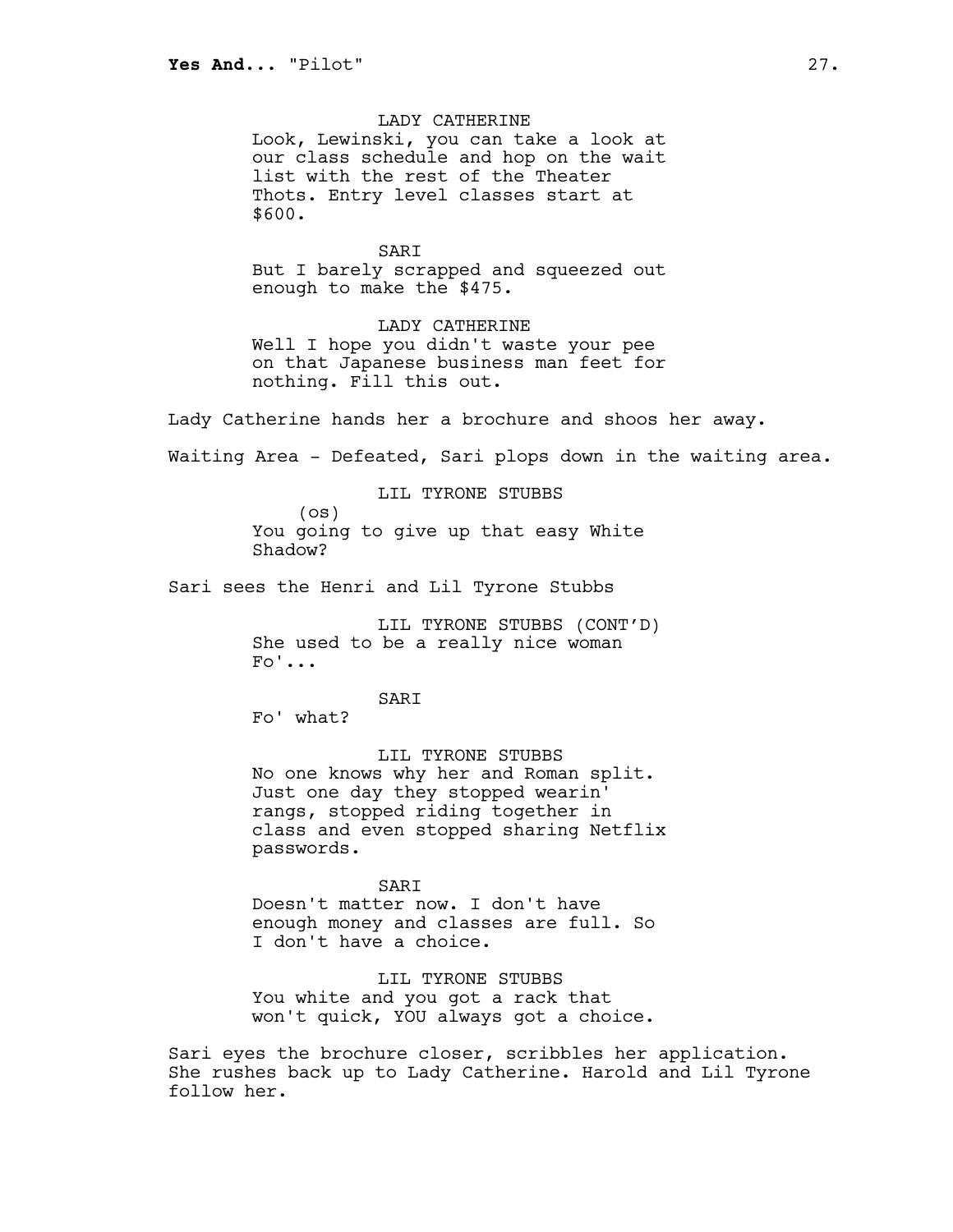SARI

(Irish accent) Oh Lady Catherine. I see we have a bit of a proviso in the pamphlet you gave me. I want to sign up for the diversity program, which lets me get a class for free 99.

LADY CATHERINE

That program is for minorities Becky and Irish is not a minority (reading application) Su-Rye O'Connor.

SARI But my middle name is O'Lucky. My Daddy is beer blood Irish and my mother is Navajo. Boom.

She slams her Native American Registration Card down.

SARI (CONT'D) My Official Registration Card of the Navajo Nation.

LIL TYRONE STUBBS Boom Shaka Laka.

SARI She shoots and she scores. Kobe!

Lady Catherine clicks in her computers.

# LADY CATHERINE

(moves in slo mo) The diversity program gets you in the school not the class, but looky here. We have 4 spots lef-(looks again) I mean three, oops there goes another, whoop, and laaaaassssttt one. All full. (Deadpan) I win.

LIL TYRONE STUBBS Damn she petty.

SARI

It's like Petty Labell and Petty Wop had a baby.